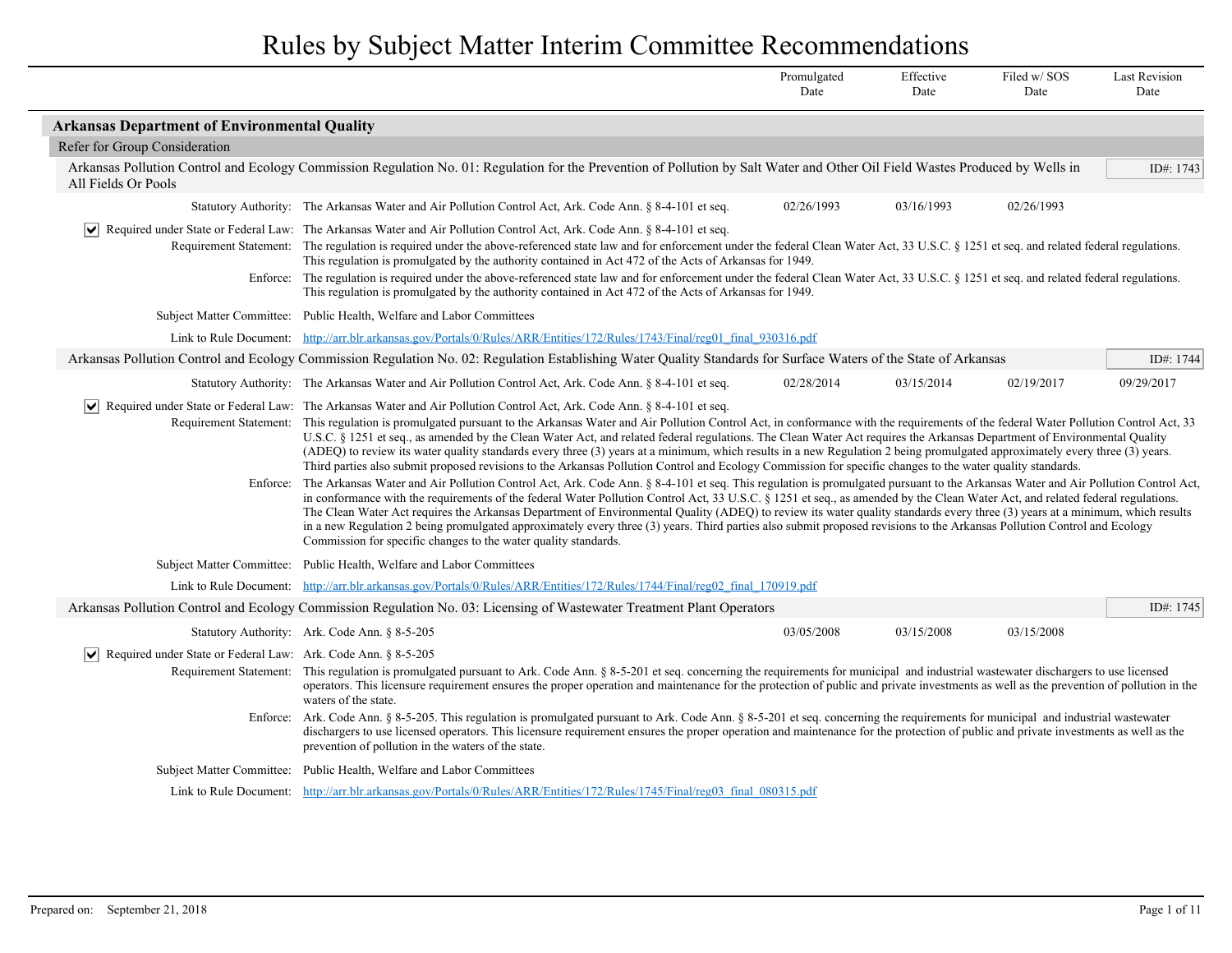|                                                                              |                                                                                                                                                                                                                                                                                                                                                                                                                                                                                                                                                                                                                                                                                                                                                                                                                                                                                                                                                                                                                                                      | Promulgated<br>Date | Effective<br>Date | Filed w/SOS<br>Date | <b>Last Revision</b><br>Date |
|------------------------------------------------------------------------------|------------------------------------------------------------------------------------------------------------------------------------------------------------------------------------------------------------------------------------------------------------------------------------------------------------------------------------------------------------------------------------------------------------------------------------------------------------------------------------------------------------------------------------------------------------------------------------------------------------------------------------------------------------------------------------------------------------------------------------------------------------------------------------------------------------------------------------------------------------------------------------------------------------------------------------------------------------------------------------------------------------------------------------------------------|---------------------|-------------------|---------------------|------------------------------|
|                                                                              | Arkansas Pollution Control and Ecology Commission Regulation No. 04: Regulation to Require a Disposal Permit for Real Estate Subdivisions in Proximity to Lakes and Streams                                                                                                                                                                                                                                                                                                                                                                                                                                                                                                                                                                                                                                                                                                                                                                                                                                                                          |                     |                   |                     | ID#: 1746                    |
|                                                                              | Statutory Authority: Ark. Code Ann. § 8-5-205                                                                                                                                                                                                                                                                                                                                                                                                                                                                                                                                                                                                                                                                                                                                                                                                                                                                                                                                                                                                        | 06/28/1973          | 07/07/1973        | 06/28/1973          |                              |
| $ \mathbf{v} $ Required under State or Federal Law: Ark. Code Ann. § 8-5-205 | Requirement Statement: This regulation requires a disposal permit for real estate subdivisions in proximity to certain lakes and streams pursuant to the Arkansas Water and Air Pollution Control Act, Ark.<br>Code Ann. § 8-4-101 et seq.<br>Enforce: Ark. Code Ann. § 8-5-205. This regulation requires a disposal permit for real estate subdivisions in proximity to certain lakes and streams pursuant to the Arkansas Water and Air<br>Pollution Control Act, Ark. Code Ann. § 8-4-101 et seq.                                                                                                                                                                                                                                                                                                                                                                                                                                                                                                                                                 |                     |                   |                     |                              |
|                                                                              | Subject Matter Committee: Public Health, Welfare and Labor Committees                                                                                                                                                                                                                                                                                                                                                                                                                                                                                                                                                                                                                                                                                                                                                                                                                                                                                                                                                                                |                     |                   |                     |                              |
|                                                                              | Link to Rule Document: http://arr.blr.arkansas.gov/Portals/0/Rules/ARR/Entities/172/Rules/1746/Final/reg04 final 730707.pdf                                                                                                                                                                                                                                                                                                                                                                                                                                                                                                                                                                                                                                                                                                                                                                                                                                                                                                                          |                     |                   |                     |                              |
|                                                                              | Arkansas Pollution Control and Ecology Commission Regulation No. 05: Liquid Animal Waste Management Systems                                                                                                                                                                                                                                                                                                                                                                                                                                                                                                                                                                                                                                                                                                                                                                                                                                                                                                                                          |                     |                   |                     | ID#: 1747                    |
|                                                                              | Statutory Authority: The Arkansas Water and Air Pollution Control Act, Ark. Code Ann. § 8-4-101 et seq.                                                                                                                                                                                                                                                                                                                                                                                                                                                                                                                                                                                                                                                                                                                                                                                                                                                                                                                                              | 08/28/2015          | 09/18/2015        | 09/09/2015          |                              |
|                                                                              | v Required under State or Federal Law: The Arkansas Water and Air Pollution Control Act, Ark. Code Ann. § 8-4-101 et seq.<br>Requirement Statement: This regulation is required pursuant to the Arkansas Water and Air Pollution Control Act, Ark. Code Ann. § 8-4-101 et seq. (1) to control the type of waste treatment systems,<br>location, quantity, and quality of liquid animal waste disposal generated by swine, dairy, poultry, and other confined animal operations; and (2) to prevent runoff of animal waste to<br>waters of the state.<br>Enforce: The Arkansas Water and Air Pollution Control Act, Ark. Code Ann. § 8-4-101 et seq. This regulation is required pursuant to the Arkansas Water and Air Pollution Control Act,<br>Ark. Code Ann. § 8-4-101 et seq. (1) to control the type of waste treatment systems, location, quantity, and quality of liquid animal waste disposal generated by swine, dairy,<br>poultry, and other confined animal operations; and (2) to prevent runoff of animal waste to waters of the state. |                     |                   |                     |                              |
|                                                                              | Subject Matter Committee: Public Health, Welfare and Labor Committees                                                                                                                                                                                                                                                                                                                                                                                                                                                                                                                                                                                                                                                                                                                                                                                                                                                                                                                                                                                |                     |                   |                     |                              |
|                                                                              | Link to Rule Document: http://arr.blr.arkansas.gov/Portals/0/Rules/ARR/Entities/172/Rules/1747/Final/reg05 final 150918.pdf                                                                                                                                                                                                                                                                                                                                                                                                                                                                                                                                                                                                                                                                                                                                                                                                                                                                                                                          |                     |                   |                     |                              |
|                                                                              | Arkansas Pollution Control and Ecology Commission Regulation No. 06: Regulations for State Administration of The National Pollutant Discharge Elimination System (NPDES)                                                                                                                                                                                                                                                                                                                                                                                                                                                                                                                                                                                                                                                                                                                                                                                                                                                                             |                     |                   |                     | ID#: 1748                    |
|                                                                              | Statutory Authority: The Arkansas Water and Air Pollution Control Act, Ark. Code Ann. § 8-4-101 et seq.                                                                                                                                                                                                                                                                                                                                                                                                                                                                                                                                                                                                                                                                                                                                                                                                                                                                                                                                              | 08/28/2015          | 09/18/2015        | 09/09/2015          |                              |
|                                                                              | √ Required under State or Federal Law: The Arkansas Water and Air Pollution Control Act, Ark. Code Ann. § 8-4-101 et seq.<br>Requirement Statement: This regulation is required to implement state administration of the National Pollutant Discharge Elimination System (NPDES) pursuant to the Arkansas Water and Air Pollution<br>Control Act, Ark. Code Ann. § 8-4-101 et seq. and the federal Water Pollution Control Act, 33 U.S.C. § 1251 et seq. (known as the Clean Water Act) and related federal<br>regulations. The state law and regulation allows the State of Arkansas to administer the federal program instead of the United States Environmental Protection Agency (EPA).                                                                                                                                                                                                                                                                                                                                                          |                     |                   |                     |                              |
| Enforce:                                                                     | The Arkansas Water and Air Pollution Control Act, Ark. Code Ann. § 8-4-101 et seq. This regulation is required to implement state administration of the National Pollutant<br>Discharge Elimination System (NPDES) pursuant to the Arkansas Water and Air Pollution Control Act, Ark. Code Ann. § 8-4-101 et seq. and the federal Water Pollution Control<br>Act, 33 U.S.C. § 1251 et seq. (known as the Clean Water Act) and related federal regulations. The state law and regulation allows the State of Arkansas to administer the federal<br>program instead of the United States Environmental Protection Agency (EPA).                                                                                                                                                                                                                                                                                                                                                                                                                        |                     |                   |                     |                              |
|                                                                              | Subject Matter Committee: Public Health, Welfare and Labor Committees                                                                                                                                                                                                                                                                                                                                                                                                                                                                                                                                                                                                                                                                                                                                                                                                                                                                                                                                                                                |                     |                   |                     |                              |
|                                                                              | Link to Rule Document: http://arr.blr.arkansas.gov/Portals/0/Rules/ARR/Entities/172/Rules/1748/Final/reg06_final_150918.pdf                                                                                                                                                                                                                                                                                                                                                                                                                                                                                                                                                                                                                                                                                                                                                                                                                                                                                                                          |                     |                   |                     |                              |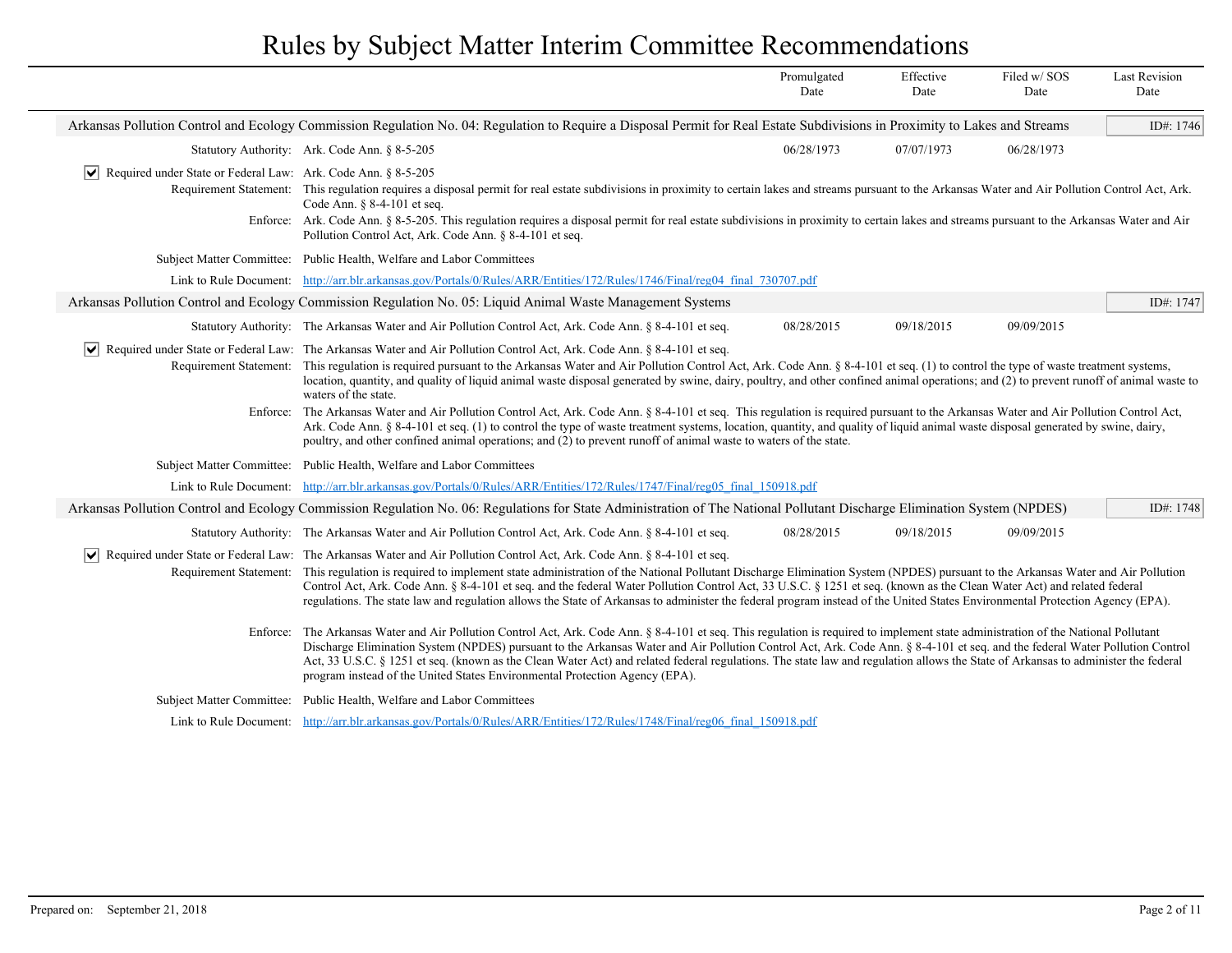|                                                               |                                                                                                                                                                                                                                                                                                                                                                                                                                                                                                                                                                                                                                                                                                                                                                                                                                                                                                                                                                                         | Promulgated<br>Date | Effective<br>Date | Filed w/SOS<br>Date | <b>Last Revision</b><br>Date |
|---------------------------------------------------------------|-----------------------------------------------------------------------------------------------------------------------------------------------------------------------------------------------------------------------------------------------------------------------------------------------------------------------------------------------------------------------------------------------------------------------------------------------------------------------------------------------------------------------------------------------------------------------------------------------------------------------------------------------------------------------------------------------------------------------------------------------------------------------------------------------------------------------------------------------------------------------------------------------------------------------------------------------------------------------------------------|---------------------|-------------------|---------------------|------------------------------|
|                                                               | Arkansas Pollution Control and Ecology Commission Regulation No. 07: Civil Penalties,                                                                                                                                                                                                                                                                                                                                                                                                                                                                                                                                                                                                                                                                                                                                                                                                                                                                                                   |                     |                   |                     | ID#: 1749                    |
|                                                               | Statutory Authority: The Arkansas Water and Air Pollution Control Act, Ark. Code Ann. § 8-4-101 et seq.;<br>Ark. Code Ann. § 8-5-201 through 8-5-612; the Arkansas Solid Waste Management<br>Act, Ark. Code Ann. §§ 8-6-201 through 8-6-709; Ark. Code Ann. §§ 8-7-101 through<br>8-7-908; 8-9-101 through 8-9-415                                                                                                                                                                                                                                                                                                                                                                                                                                                                                                                                                                                                                                                                      | 07/24/1992          | 08/21/1992        | 08/11/1992          |                              |
| M                                                             | Required under State or Federal Law: The Arkansas Water and Air Pollution Control Act, Ark. Code Ann. § 8-4-101 et seq.; Ark. Code Ann. §§ 8-5-201 through 8-5-612; the Arkansas Solid Waste Management Act,<br>Ark. Code Ann. §§ 8-6-201 through 8-6-709; Ark. Code Ann. §§ 8-7-101 through 8-7-908; 8-9-101 through 8-9-415<br>Requirement Statement: This regulation is required to assess civil penalties for the violation of environmental laws, regulations, orders, rules, agreements, and permits.<br>Enforce: The Arkansas Water and Air Pollution Control Act, Ark. Code Ann. § 8-4-101 et seq.; Ark. Code Ann. §§ 8-5-201 through 8-5-612; the Arkansas Solid Waste Management Act,<br>Ark. Code Ann. §§ 8-6-201 through 8-6-709; Ark. Code Ann. §§ 8-7-101 through 8-7-908; 8-9-101 through 8-9-415This regulation is required to assess civil penalties for the<br>violation of environmental laws, regulations, orders, rules, agreements, and permits.                  |                     |                   |                     |                              |
|                                                               | Subject Matter Committee: Public Health, Welfare and Labor Committees                                                                                                                                                                                                                                                                                                                                                                                                                                                                                                                                                                                                                                                                                                                                                                                                                                                                                                                   |                     |                   |                     |                              |
|                                                               | Link to Rule Document: http://arr.blr.arkansas.gov/Portals/0/Rules/ARR/Entities/172/Rules/1749/Final/reg07 final 920831.pdf                                                                                                                                                                                                                                                                                                                                                                                                                                                                                                                                                                                                                                                                                                                                                                                                                                                             |                     |                   |                     |                              |
|                                                               | Arkansas Pollution Control and Ecology Commission Regulation No. 08: Administrative Procedures                                                                                                                                                                                                                                                                                                                                                                                                                                                                                                                                                                                                                                                                                                                                                                                                                                                                                          |                     |                   |                     | ID#: 1750                    |
|                                                               | Statutory Authority: Ark. Code Ann. § 8-1-203                                                                                                                                                                                                                                                                                                                                                                                                                                                                                                                                                                                                                                                                                                                                                                                                                                                                                                                                           | 01/23/2009          | 02/12/2009        | 02/02/2009          |                              |
| Required under State or Federal Law: Ark. Code Ann. § 8-1-203 | Requirement Statement: This regulation is required to provide the administrative procedures that govern the Arkansas Pollution Control and Ecology Commission, the Arkansas Department of<br>Environmental Quality, and any person appearing in any proceeding or matter before the Commission or the Department.<br>Enforce: Ark. Code Ann. § 8-1-203. This regulation is required to provide the administrative procedures that govern the Arkansas Pollution Control and Ecology Commission, the Arkansas<br>Department of Environmental Quality, and any person appearing in any proceeding or matter before the Commission or the Department.                                                                                                                                                                                                                                                                                                                                      |                     |                   |                     |                              |
|                                                               | Subject Matter Committee: Public Health, Welfare and Labor Committees                                                                                                                                                                                                                                                                                                                                                                                                                                                                                                                                                                                                                                                                                                                                                                                                                                                                                                                   |                     |                   |                     |                              |
|                                                               | Link to Rule Document: http://arr.blr.arkansas.gov/Portals/0/Rules/ARR/Entities/172/Rules/1750/Final/reg08 final 090228.pdf                                                                                                                                                                                                                                                                                                                                                                                                                                                                                                                                                                                                                                                                                                                                                                                                                                                             |                     |                   |                     |                              |
|                                                               | Arkansas Pollution Control and Ecology Commission Regulation No. 09: Permit Fee Regulations                                                                                                                                                                                                                                                                                                                                                                                                                                                                                                                                                                                                                                                                                                                                                                                                                                                                                             |                     |                   |                     | ID#: 1751                    |
|                                                               | Statutory Authority: Ark. Code Ann. § 8-1-101 et seq.; the Arkansas Water and Air Pollution Control Act,<br>Ark. Code Ann. § 8-4-101 et seq.; the Arkansas Solid Waste Management Act, Ark.<br>Code Ann. § 8-6-201 et seq.; the Environmental Laboratory Accreditation Program<br>Act, Ark. Code Ann. § 8-2-201 et seq.                                                                                                                                                                                                                                                                                                                                                                                                                                                                                                                                                                                                                                                                 | 09/22/2017          | 10/08/2017        | 09/28/2017          |                              |
| $\vert\bm{\mathsf{v}}\vert$                                   | Required under State or Federal Law: Ark. Code Ann. § 8-1-101 et seq.; the Arkansas Water and Air Pollution Control Act, Ark. Code Ann. § 8-4-101 et seq.; the Arkansas Solid Waste Management Act, Ark. Code<br>Ann. § 8-6-201 et seq.; the Environmental Laboratory Accreditation Program Act, Ark. Code Ann. § 8-2-201 et seq.<br>Requirement Statement: This regulation is required for the issuance of permits and environmental laboratory accreditation by the Arkansas Department of Environmental Quality.<br>Enforce: Ark. Code Ann. § 8-1-101 et seq.; the Arkansas Water and Air Pollution Control Act, Ark. Code Ann. § 8-4-101 et seq.; the Arkansas Solid Waste Management Act, Ark. Code<br>Ann. § 8-6-201 et seq.; the Environmental Laboratory Accreditation Program Act, Ark. Code Ann. § 8-2-201 et seq. This regulation is required for the issuance of permits and<br>environmental laboratory accreditation by the Arkansas Department of Environmental Quality. |                     |                   |                     |                              |
|                                                               | Subject Matter Committee: Public Health, Welfare and Labor Committees                                                                                                                                                                                                                                                                                                                                                                                                                                                                                                                                                                                                                                                                                                                                                                                                                                                                                                                   |                     |                   |                     |                              |
|                                                               | Link to Rule Document: http://arr.blr.arkansas.gov/Portals/0/Rules/ARR/Entities/172/Rules/1751/Final/reg09 final 171008.pdf                                                                                                                                                                                                                                                                                                                                                                                                                                                                                                                                                                                                                                                                                                                                                                                                                                                             |                     |                   |                     |                              |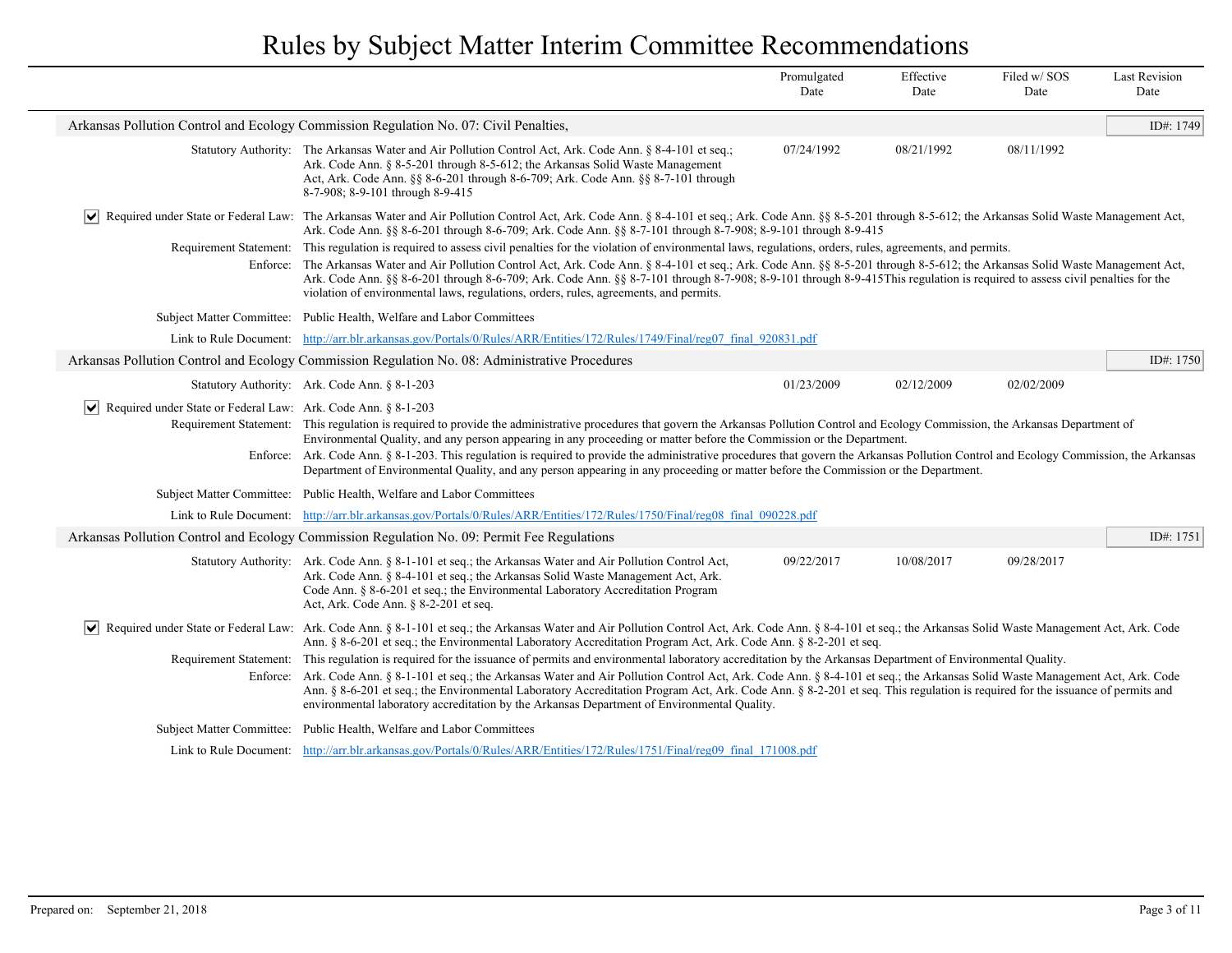|                                                                       |                                                                                                                                                                                                                                                                                                                                                                                                                                                                                                                                                                                                                                                                                                                                                                                                                                                                                                                                                                                                                                                                                           | Promulgated<br>Date | Effective<br>Date | Filed w/SOS<br>Date | <b>Last Revision</b><br>Date |
|-----------------------------------------------------------------------|-------------------------------------------------------------------------------------------------------------------------------------------------------------------------------------------------------------------------------------------------------------------------------------------------------------------------------------------------------------------------------------------------------------------------------------------------------------------------------------------------------------------------------------------------------------------------------------------------------------------------------------------------------------------------------------------------------------------------------------------------------------------------------------------------------------------------------------------------------------------------------------------------------------------------------------------------------------------------------------------------------------------------------------------------------------------------------------------|---------------------|-------------------|---------------------|------------------------------|
| Recycling Fund Distribution; and Recycling Grant Programs             | Arkansas Pollution Control and Ecology Commission Regulation No. 11: Regulations for Solid Waste Disposal Fees; Landfill Post-Closure Trust Fund; Solid Waste Management and                                                                                                                                                                                                                                                                                                                                                                                                                                                                                                                                                                                                                                                                                                                                                                                                                                                                                                              |                     |                   |                     | ID#: 1752                    |
|                                                                       | Statutory Authority: The Arkansas Solid Waste Management Act, Ark.Code Ann. § 8-6-201; the Solid<br>Waste Management and Recycling Fund Act, Ark.Code Ann. § 8-6-601; the Regional<br>Solid Waste Management Districts and Board, Ark.Code Ann. § 8-6-701 et seq.; and<br>the Landfill Post-Closure Trust Fund, Ark.Code Ann. § 8-6-1001 et seq.                                                                                                                                                                                                                                                                                                                                                                                                                                                                                                                                                                                                                                                                                                                                          | 05/22/2014          | 06/10/2014        | 05/30/2014          |                              |
| ∣V∣                                                                   | Required under State or Federal Law: The Arkansas Solid Waste Management Act, Ark.Code Ann. § 8-6-201; the Solid Waste Management and Recycling Fund Act, Ark.Code Ann. § 8-6-601; Regional Solid Waste<br>Management Districts and Board, Ark.Code Ann. § 8-6-701 et seq.; and the Landfill Post-Closure Trust Fund, Ark.Code Ann. § 8-6-1001 et seq.                                                                                                                                                                                                                                                                                                                                                                                                                                                                                                                                                                                                                                                                                                                                    |                     |                   |                     |                              |
|                                                                       | Requirement Statement: This regulation is required for the administration of the Arkansas Solid Waste Management Act, Ark. Code Ann. § 8-6-201, the Solid Waste Management and Recycling Fund Act,<br>Ark.Code Ann. § 8-6-601, Regional Solid Waste Management Districts and Board, Ark.Code Ann. § 8-6-701 et seq., and Landfill Post-Closure Trust Fund, Ark.Code Ann. § 8-6-<br>$1001$ et seq.                                                                                                                                                                                                                                                                                                                                                                                                                                                                                                                                                                                                                                                                                         |                     |                   |                     |                              |
|                                                                       | Enforce: The Arkansas Solid Waste Management Act, Ark.Code Ann. § 8-6-201; the Solid Waste Management and Recycling Fund Act, Ark.Code Ann. § 8-6-601; Regional Solid Waste<br>Management Districts and Board, Ark.Code Ann. § 8-6-701 et seq.; and Landfill Post-Closure Trust Fund, Ark.Code Ann. § 8-6-1001 et seq. This regulation is required for the<br>administration of the Arkansas Solid Waste Management Act, Ark.Code Ann. § 8-6-201, the Solid Waste Management and Recycling Fund Act, Ark.Code Ann. § 8-6-601,<br>Regional Solid Waste Management Districts and Board, Ark.Code Ann. § 8-6-701 et seq., and Landfill Post-Closure Trust Fund, Ark.Code Ann. § 8-6-1001 et seq.                                                                                                                                                                                                                                                                                                                                                                                             |                     |                   |                     |                              |
|                                                                       | Subject Matter Committee: Public Health, Welfare and Labor Committees                                                                                                                                                                                                                                                                                                                                                                                                                                                                                                                                                                                                                                                                                                                                                                                                                                                                                                                                                                                                                     |                     |                   |                     |                              |
|                                                                       | Link to Rule Document: http://arr.blr.arkansas.gov/Portals/0/Rules/ARR/Entities/172/Rules/1752/Final/reg11 final 140610.pdf                                                                                                                                                                                                                                                                                                                                                                                                                                                                                                                                                                                                                                                                                                                                                                                                                                                                                                                                                               |                     |                   |                     |                              |
|                                                                       | Arkansas Pollution Control and Ecology Commission Regulation No. 12: Storage Tank Regulations                                                                                                                                                                                                                                                                                                                                                                                                                                                                                                                                                                                                                                                                                                                                                                                                                                                                                                                                                                                             |                     |                   |                     | ID#: $1753$                  |
|                                                                       | Statutory Authority: Ark. Code Ann. § 8-7-801, Regulated Substance Storage Tanks, and the Petroleum<br>Storage Tank Trust Fund Act, Ark. Code Ann. § 8-7-901.                                                                                                                                                                                                                                                                                                                                                                                                                                                                                                                                                                                                                                                                                                                                                                                                                                                                                                                             | 06/27/2014          | 07/13/2014        | 07/03/2014          |                              |
| $\vert\bm{\mathsf{v}}\vert$                                           | Required under State or Federal Law: Ark. Code Ann. § 8-7-801, Regulated Substance Storage Tanks, and the Petroleum Storage Tank Trust Fund Act, Ark. Code Ann. § 8-7-901.<br>Requirement Statement: This regulation is required for the administration of Ark. Code Ann. § 8-7-801 et seq. and the Petroleum Storage Tank Trust Fund Act, Ark. Code Ann. § 8-7-901 et seq., as well as<br>federal obligations under the federal 40 CFR Part 280, Technical Standards and Corrective Action Requirements for Owners and Operators of Underground Storage Tanks (UST).<br>Enforce: Ark.Code Ann. § 8-7-801, Regulated Substance Storage Tanks, and the Petroleum Storage Tank Trust Fund Act, Ark.Code Ann. § 8-7-901. This regulation is required for the<br>administration of Ark. Code Ann. § 8-7-801 et seq. and the Petroleum Storage Tank Trust Fund Act, Ark. Code Ann. § 8-7-901 et seq., as well as federal obligations under the<br>federal 40 CFR Part 280, Technical Standards and Corrective Action Requirements for Owners and Operators of Underground Storage Tanks (UST). |                     |                   |                     |                              |
|                                                                       | Subject Matter Committee: Public Health, Welfare and Labor Committees                                                                                                                                                                                                                                                                                                                                                                                                                                                                                                                                                                                                                                                                                                                                                                                                                                                                                                                                                                                                                     |                     |                   |                     |                              |
|                                                                       | Link to Rule Document: http://arr.blr.arkansas.gov/Portals/0/Rules/ARR/Entities/172/Rules/1753/Final/reg12 final 20140714.pdf                                                                                                                                                                                                                                                                                                                                                                                                                                                                                                                                                                                                                                                                                                                                                                                                                                                                                                                                                             |                     |                   |                     |                              |
|                                                                       | Arkansas Pollution Control and Ecology Commission Regulation No. 14: Regulations and Administrative Procedures for the Waste Tire Program                                                                                                                                                                                                                                                                                                                                                                                                                                                                                                                                                                                                                                                                                                                                                                                                                                                                                                                                                 |                     |                   |                     | ID#: 1754                    |
|                                                                       | Statutory Authority: Ark.Code Ann. § 8-9-401 et seq.                                                                                                                                                                                                                                                                                                                                                                                                                                                                                                                                                                                                                                                                                                                                                                                                                                                                                                                                                                                                                                      | 07/27/2012          | 08/18/2012        | 08/08/2012          |                              |
| Required under State or Federal Law: Ark. Code Ann. § 8-9-401 et seq. | Requirement Statement: This regulation is required for the administration of the waste tire program under Ark. Code Ann. § 8-9-401 et seq. Portions of this regulation will also be used for permitting and<br>enforcement for the new Used Tire Recycling and Accountability Program until the permanent Arkansas Pollution Control and Ecology Commission Regulation No. 36 is<br>effective. See Act 317 of 2017.<br>Enforce: Ark.Code Ann. § 8-9-401 et seq. This regulation is required for the administration of the waste tire program under Ark. Code Ann. § 8-9-401 et seq. Portions of this regulation will                                                                                                                                                                                                                                                                                                                                                                                                                                                                      |                     |                   |                     |                              |
|                                                                       | also be used for permitting and enforcement for the new Used Tire Recycling and Accountability Program until the permanent Arkansas Pollution Control and Ecology<br>Commission Regulation No. 36 is effective. See Act 317 of 2017.                                                                                                                                                                                                                                                                                                                                                                                                                                                                                                                                                                                                                                                                                                                                                                                                                                                      |                     |                   |                     |                              |
|                                                                       | Subject Matter Committee: Public Health, Welfare and Labor Committees                                                                                                                                                                                                                                                                                                                                                                                                                                                                                                                                                                                                                                                                                                                                                                                                                                                                                                                                                                                                                     |                     |                   |                     |                              |
|                                                                       | Link to Rule Document: http://arr.blr.arkansas.gov/Portals/0/Rules/ARR/Entities/172/Rules/1754/Final/reg14 final 120818.pdf                                                                                                                                                                                                                                                                                                                                                                                                                                                                                                                                                                                                                                                                                                                                                                                                                                                                                                                                                               |                     |                   |                     |                              |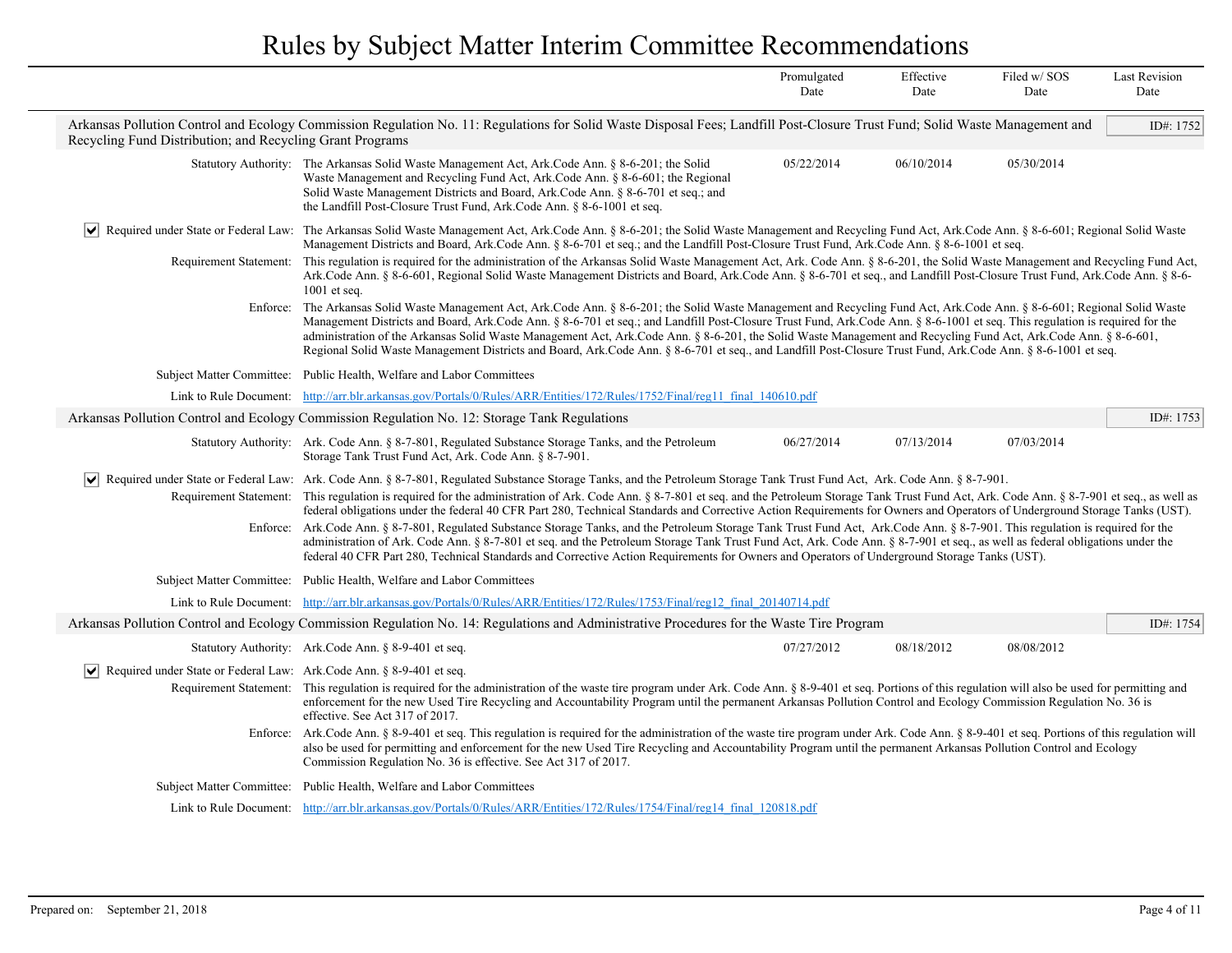|                                                                                |                                                                                                                                                                                                                                                                                                                                                                                                                                                                                                                                                                                                                                                                                                                                                                                                                                                                                                                                               | Promulgated<br>Date | Effective<br>Date | Filed w/SOS<br>Date | <b>Last Revision</b><br>Date |
|--------------------------------------------------------------------------------|-----------------------------------------------------------------------------------------------------------------------------------------------------------------------------------------------------------------------------------------------------------------------------------------------------------------------------------------------------------------------------------------------------------------------------------------------------------------------------------------------------------------------------------------------------------------------------------------------------------------------------------------------------------------------------------------------------------------------------------------------------------------------------------------------------------------------------------------------------------------------------------------------------------------------------------------------|---------------------|-------------------|---------------------|------------------------------|
|                                                                                | Arkansas Pollution Control and Ecology Commission Regulation No. 15: The Arkansas Open-Cut Mining and Land Reclamation Code                                                                                                                                                                                                                                                                                                                                                                                                                                                                                                                                                                                                                                                                                                                                                                                                                   |                     |                   |                     | ID#: 1755                    |
|                                                                                | Statutory Authority: Arkansas Open-Cut Land Reclamation Act, Ark. Code Ann. § 15-57-301 et seq., and<br>the Arkansas Water and Air Pollution Control Act, Ark. Code Ann. § 8-4-101 et seq.                                                                                                                                                                                                                                                                                                                                                                                                                                                                                                                                                                                                                                                                                                                                                    | 01/24/2014          | 02/13/2014        | 02/03/2014          |                              |
|                                                                                | • Required under State or Federal Law: Arkansas Open-Cut Land Reclamation Act, Ark. Code Ann. § 15-57-301 et seq., and the Arkansas Water and Air Pollution Control Act, Ark. Code Ann. § 8-4-101 et seq.<br>Requirement Statement: This regulation is required for the administration of Ark. Code Ann. § 15-57-307.<br>Enforce: Arkansas Open-Cut Land Reclamation Act, Ark. Code Ann. § 15-57-301 et seq., and the Arkansas Water and Air Pollution Control Act, Ark. Code Ann. § 8-4-101 et seq. This<br>regulation is required for the administration of Ark. Code Ann. § 15-57-307.                                                                                                                                                                                                                                                                                                                                                     |                     |                   |                     |                              |
|                                                                                | Subject Matter Committee: Public Health, Welfare and Labor Committees                                                                                                                                                                                                                                                                                                                                                                                                                                                                                                                                                                                                                                                                                                                                                                                                                                                                         |                     |                   |                     |                              |
|                                                                                | Link to Rule Document: http://arr.blr.arkansas.gov/Portals/0/Rules/ARR/Entities/172/Rules/1755/Final/reg15 final 140213.pdf                                                                                                                                                                                                                                                                                                                                                                                                                                                                                                                                                                                                                                                                                                                                                                                                                   |                     |                   |                     |                              |
|                                                                                | Arkansas Pollution Control and Ecology Commission Regulation No. 16: Regulation of the State of Arkansas for Waste Reduction, Reuse, or Recycling Tax Credits                                                                                                                                                                                                                                                                                                                                                                                                                                                                                                                                                                                                                                                                                                                                                                                 |                     |                   |                     | ID#: 1756                    |
|                                                                                | Statutory Authority: Ark. Code Ann. § 26-51-506                                                                                                                                                                                                                                                                                                                                                                                                                                                                                                                                                                                                                                                                                                                                                                                                                                                                                               | 07/23/2004          | 08/15/2004        | 08/05/2004          |                              |
| $ \mathbf{v} $ Required under State or Federal Law: Ark. Code Ann. § 26-51-506 | Requirement Statement: This regulation is required for the administration of the income tax credit certification for taxpayers to engage in waste reduction, reuse, or recycling activities.<br>Enforce: Ark. Code Ann. § 26-51-506. This regulation is required for the administration of the income tax credit certification for taxpayers to engage in waste reduction, reuse, or recycling<br>activities.                                                                                                                                                                                                                                                                                                                                                                                                                                                                                                                                 |                     |                   |                     |                              |
|                                                                                | Subject Matter Committee: Public Health, Welfare and Labor Committees                                                                                                                                                                                                                                                                                                                                                                                                                                                                                                                                                                                                                                                                                                                                                                                                                                                                         |                     |                   |                     |                              |
|                                                                                | Link to Rule Document: http://arr.blr.arkansas.gov/Portals/0/Rules/ARR/Entities/172/Rules/1756/Final/reg16 final 040815.pdf                                                                                                                                                                                                                                                                                                                                                                                                                                                                                                                                                                                                                                                                                                                                                                                                                   |                     |                   |                     |                              |
|                                                                                | Arkansas Pollution Control and Ecology Commission Regulation No. 17: Arkansas Underground Injection Control Code                                                                                                                                                                                                                                                                                                                                                                                                                                                                                                                                                                                                                                                                                                                                                                                                                              |                     |                   |                     | ID#: 1757                    |
|                                                                                | Statutory Authority: The Arkansas Water and Air Pollution Control Act, Ark. Code Ann. § 8-4-101 et seq.                                                                                                                                                                                                                                                                                                                                                                                                                                                                                                                                                                                                                                                                                                                                                                                                                                       | 01/28/2005          | 02/14/2005        | 02/04/2005          |                              |
| $ \bm{\mathsf{v}} $                                                            | Required under State or Federal Law: The Arkansas Water and Air Pollution Control Act, Ark. Code Ann. § 8-4-101 et seq.<br>Requirement Statement: This regulation is required for the Arkansas Department of Environmental Quality (ADEQ) to implement and administer a grant from the United States Environmental Protection<br>Agency (EPA) concerning the Underground Injection Control program under the federal Safe Drinking Water Act, 33 U.S.C. § 1251 et seq. The delegation of this program from<br>the EPA is shared with the Arkansas Oil and Gas Commission. To retain program authorization, the Arkansas Pollution Control and Ecology Commission must have regulations as<br>stringent as the federal program administered by the EPA.<br>Enforce: The Arkansas Water and Air Pollution Control Act, Ark. Code Ann. § 8-4-101 et seq. This regulation is required for the Arkansas Department of Environmental Quality (ADEQ) |                     |                   |                     |                              |
|                                                                                | to implement and administer a grant from the United States Environmental Protection Agency (EPA) concerning the Underground Injection Control program under the federal Safe<br>Drinking Water Act, 33 U.S.C. § 1251 et seq. The delegation of this program from the EPA is shared with the Arkansas Oil and Gas Commission. To retain program authorization,<br>the Arkansas Pollution Control and Ecology Commission must have regulations as stringent as the federal program administered by the EPA.                                                                                                                                                                                                                                                                                                                                                                                                                                     |                     |                   |                     |                              |
|                                                                                | Subject Matter Committee: Public Health, Welfare and Labor Committees                                                                                                                                                                                                                                                                                                                                                                                                                                                                                                                                                                                                                                                                                                                                                                                                                                                                         |                     |                   |                     |                              |
|                                                                                | Link to Rule Document: http://arr.blr.arkansas.gov/Portals/0/Rules/ARR/Entities/172/Rules/1757/Final/reg17 final 050214.pdf                                                                                                                                                                                                                                                                                                                                                                                                                                                                                                                                                                                                                                                                                                                                                                                                                   |                     |                   |                     |                              |
|                                                                                | Arkansas Pollution Control and Ecology Commission Regulation No. 18: Arkansas Air Pollution Control Code                                                                                                                                                                                                                                                                                                                                                                                                                                                                                                                                                                                                                                                                                                                                                                                                                                      |                     |                   |                     | ID#: $1763$                  |
|                                                                                | Statutory Authority: Ark. Code Ann. §§ 8-4-201, 8-4-202, 8-4-304, and 8-4-311                                                                                                                                                                                                                                                                                                                                                                                                                                                                                                                                                                                                                                                                                                                                                                                                                                                                 | 02/26/2016          | 03/14/2016        | 03/04/2016          |                              |
|                                                                                | $\vert \vee \vert$ Required under State or Federal Law: Arkansas Code Title 8, Chapter 4, Subchapter 3<br>Requirement Statement: This regulation is required for the administration of Ark. Code Ann. § 8-4-301 et seq. and the Arkansas Water and Air Pollution Control Act, Ark. Code Ann. § 8-4-101 et seq.<br>Enforce: This regulation is required for the administration of Ark. Code Ann. § 8-4-301 et seq. and the Arkansas Water and Air Pollution Control Act, Ark. Code Ann. § 8-4-101 et seq.                                                                                                                                                                                                                                                                                                                                                                                                                                      |                     |                   |                     |                              |
|                                                                                | Subject Matter Committee: Public Health, Welfare and Labor Committees                                                                                                                                                                                                                                                                                                                                                                                                                                                                                                                                                                                                                                                                                                                                                                                                                                                                         |                     |                   |                     |                              |
|                                                                                | Link to Rule Document: http://arr.blr.arkansas.gov/Portals/0/Rules/ARR/Entities/172/Rules/1763/Final/reg18 final 160314.pdf                                                                                                                                                                                                                                                                                                                                                                                                                                                                                                                                                                                                                                                                                                                                                                                                                   |                     |                   |                     |                              |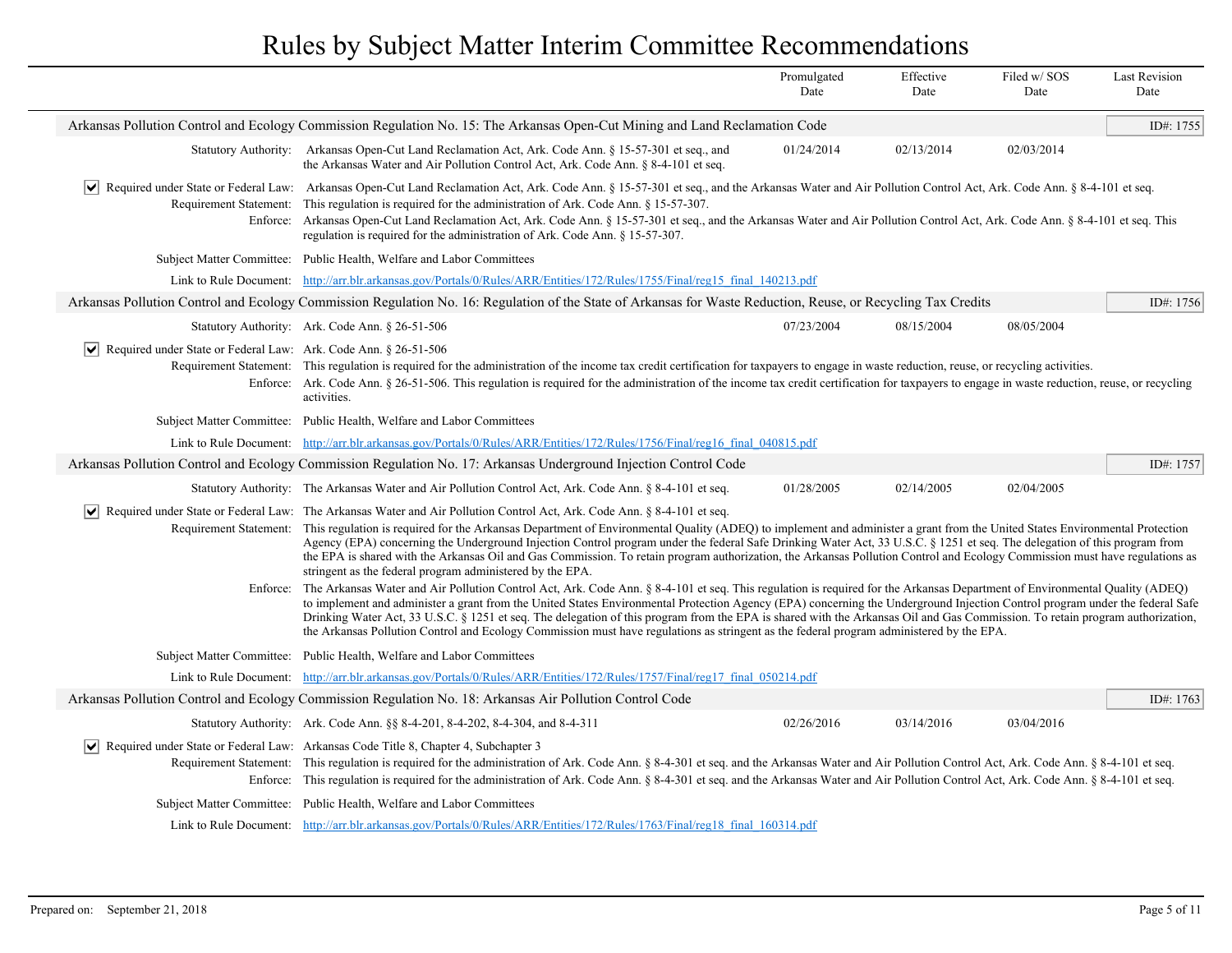|                                                                                                                                                                                                                                                                                                                                                                                                                                                                                                                                                                                                                                                                                                                                                                                                                                                                                                                                                                                                                                                                                                                                                                                                                                                                                                                                                             | Promulgated<br>Date | Effective<br>Date | Filed w/SOS<br>Date | <b>Last Revision</b><br>Date |
|-------------------------------------------------------------------------------------------------------------------------------------------------------------------------------------------------------------------------------------------------------------------------------------------------------------------------------------------------------------------------------------------------------------------------------------------------------------------------------------------------------------------------------------------------------------------------------------------------------------------------------------------------------------------------------------------------------------------------------------------------------------------------------------------------------------------------------------------------------------------------------------------------------------------------------------------------------------------------------------------------------------------------------------------------------------------------------------------------------------------------------------------------------------------------------------------------------------------------------------------------------------------------------------------------------------------------------------------------------------|---------------------|-------------------|---------------------|------------------------------|
| Arkansas Pollution Control and Ecology Commission Regulation No. 19: Regulations of the Arkansas Plan of Implementation for Air Pollution Control                                                                                                                                                                                                                                                                                                                                                                                                                                                                                                                                                                                                                                                                                                                                                                                                                                                                                                                                                                                                                                                                                                                                                                                                           |                     |                   |                     | ID#: 1765                    |
| Statutory Authority: Ark. Code Ann. §§ 8-4-201, 8-4-202, 8-4-304, and 8-4-311                                                                                                                                                                                                                                                                                                                                                                                                                                                                                                                                                                                                                                                                                                                                                                                                                                                                                                                                                                                                                                                                                                                                                                                                                                                                               | 02/26/2016          | 03/14/2016        | 03/04/2016          |                              |
| Required under State or Federal Law: The federal Clean Air Act, 42 U.S.C. § 7401 et seq.; Arkansas Code Title 8, Chapter 3, Subchapter 2; Arkansas Code Title 8, Chapter 4, Subchapter 3<br>Requirement Statement: This regulation is required for the administration of the federal Clean Air Act, 42 U.S.C. § 7401 et seq.; Ark. Code Ann. § 8-3-201 et seq.; Ark. Code Ann. § 8-4-301 et seq.<br>Enforce: Ark.Code Ann. §§ 8-4-201, 8-4-202, 8-4-304, and 8-4-311. This regulation is required for the administration of the federal Clean Air Act, 42 U.S.C. § 7401 et seq.; Ark. Code Ann.<br>§ 8-3-201 et seq.; Ark. Code Ann. § 8-4-301 et seq.                                                                                                                                                                                                                                                                                                                                                                                                                                                                                                                                                                                                                                                                                                      |                     |                   |                     |                              |
| Subject Matter Committee: Public Health, Welfare and Labor Committees                                                                                                                                                                                                                                                                                                                                                                                                                                                                                                                                                                                                                                                                                                                                                                                                                                                                                                                                                                                                                                                                                                                                                                                                                                                                                       |                     |                   |                     |                              |
| Link to Rule Document: http://arr.blr.arkansas.gov/Portals/0/Rules/ARR/Entities/172/Rules/1765/Final/reg19 final 160314.pdf                                                                                                                                                                                                                                                                                                                                                                                                                                                                                                                                                                                                                                                                                                                                                                                                                                                                                                                                                                                                                                                                                                                                                                                                                                 |                     |                   |                     |                              |
| Arkansas Pollution Control and Ecology Commission Regulation No. 20: The Arkansas Surface Coal Mining and Reclamation Code                                                                                                                                                                                                                                                                                                                                                                                                                                                                                                                                                                                                                                                                                                                                                                                                                                                                                                                                                                                                                                                                                                                                                                                                                                  |                     |                   |                     | ID#: 1766                    |
| Statutory Authority: Arkansas Surface Coal Mining and Reclamation Act of 1979, Ark. Code Ann. § 15-58-<br>101 et seq., and Ark. Code Ann. § 15-58-201 et seq.                                                                                                                                                                                                                                                                                                                                                                                                                                                                                                                                                                                                                                                                                                                                                                                                                                                                                                                                                                                                                                                                                                                                                                                               | 09/16/2002          | 09/26/2002        | 09/16/2002          |                              |
| ↓ Required under State or Federal Law: Arkansas Surface Coal Mining and Reclamation Act of 1979, Ark. Code Ann. § 15-58-101 et seq., and Ark. Code Ann. § 15-58-201 et seq.<br>Requirement Statement: This regulation is required for the administration of Ark. Code Ann. § 15-58-202(a). If the State of Arkansas fails to maintain regulations equivalent to federal regulations pursuant<br>to the Surface Mining Control and Reclamation Act of 1977, 30 U.S.C. § 1201 et seq., then the Office of Surface Mining Reclamation and Enforcement of the Department of the<br>Interior will have cause to revoke the Arkansas primacy determination and assume regulation of coal mining in Arkansas.<br>Enforce: Arkansas Surface Coal Mining and Reclamation Act of 1979, Ark. Code Ann. § 15-58-101 et seq., and Ark. Code Ann. § 15-58-201 et seq. This regulation is required for the<br>administration of Ark. Code Ann. § 15-58-202(a). If the State of Arkansas fails to maintain regulations equivalent to federal regulations pursuant to the Surface Mining Control and<br>Reclamation Act of 1977, 30 U.S.C. § 1201 et seq., then the Office of Surface Mining Reclamation and Enforcement of the Department of the Interior will have cause to revoke the<br>Arkansas primacy determination and assume regulation of coal mining in Arkansas. |                     |                   |                     |                              |
| Subject Matter Committee: Public Health, Welfare and Labor Committees                                                                                                                                                                                                                                                                                                                                                                                                                                                                                                                                                                                                                                                                                                                                                                                                                                                                                                                                                                                                                                                                                                                                                                                                                                                                                       |                     |                   |                     |                              |
| Link to Rule Document: http://arr.blr.arkansas.gov/Portals/0/Rules/ARR/Entities/172/Rules/1766/Final/reg20 final 020926.pdf                                                                                                                                                                                                                                                                                                                                                                                                                                                                                                                                                                                                                                                                                                                                                                                                                                                                                                                                                                                                                                                                                                                                                                                                                                 |                     |                   |                     |                              |
| Arkansas Pollution Control and Ecology Commission Regulation No. 21: Arkansas Asbestos Abatement Regulation                                                                                                                                                                                                                                                                                                                                                                                                                                                                                                                                                                                                                                                                                                                                                                                                                                                                                                                                                                                                                                                                                                                                                                                                                                                 |                     |                   |                     | ID#: 1767                    |
| Statutory Authority: Ark. Code Ann. § 8-1-203(b)(1)                                                                                                                                                                                                                                                                                                                                                                                                                                                                                                                                                                                                                                                                                                                                                                                                                                                                                                                                                                                                                                                                                                                                                                                                                                                                                                         | 08/28/2015          | 09/11/2015        | 09/01/2015          |                              |
| $\vert \vee \vert$ Required under State or Federal Law: Ark. Code Ann. § 20-27-1001 et seq.; the Toxic Substance Control Act, 15 U.S.C. § 2643<br>Requirement Statement: This regulation is required for the administration of Ark. Code Ann. § 20-27-1001 et seq.; the Toxic Substance Control Act, 15 U.S.C. § 2643; and related federal regulations.<br>Enforce: This regulation is required for the administration of Ark. Code Ann. § 20-27-1001 et seq. and the Toxic Substance Control Act, 15 U.S.C. § 2643, and related federal regulations.<br>This regulation is promulgated by the APC&EC under Ark. Code Ann. $\S$ 8-1-203(b)(1).                                                                                                                                                                                                                                                                                                                                                                                                                                                                                                                                                                                                                                                                                                              |                     |                   |                     |                              |
| Subject Matter Committee: Public Health, Welfare and Labor Committees                                                                                                                                                                                                                                                                                                                                                                                                                                                                                                                                                                                                                                                                                                                                                                                                                                                                                                                                                                                                                                                                                                                                                                                                                                                                                       |                     |                   |                     |                              |
| Link to Rule Document: http://arr.blr.arkansas.gov/Portals/0/Rules/ARR/Entities/172/Rules/1767/Final/reg21 final 150911.pdf                                                                                                                                                                                                                                                                                                                                                                                                                                                                                                                                                                                                                                                                                                                                                                                                                                                                                                                                                                                                                                                                                                                                                                                                                                 |                     |                   |                     |                              |
| Arkansas Pollution Control and Ecology Commission Regulation No. 22: Solid Waste Management Rules                                                                                                                                                                                                                                                                                                                                                                                                                                                                                                                                                                                                                                                                                                                                                                                                                                                                                                                                                                                                                                                                                                                                                                                                                                                           |                     |                   |                     | ID#: 1769                    |
| Statutory Authority: Arkansas Solid Waste Management Act, Ark. Code Ann. § 8-6-201 et seq.                                                                                                                                                                                                                                                                                                                                                                                                                                                                                                                                                                                                                                                                                                                                                                                                                                                                                                                                                                                                                                                                                                                                                                                                                                                                  | 03/28/2008          | 04/26/2008        | 04/16/2008          |                              |
| √ Required under State or Federal Law: Arkansas Solid Waste Management Act, Ark. Code Ann. § 8-6-201 et seq.<br>Requirement Statement: This regulation is required for the administration of the Arkansas Solid Waste Management Act, Ark. Code Ann. § 8-6-201 et seq.<br>Enforce: Arkansas Solid Waste Management Act, Ark. Code Ann. § 8-6-201 et seq. This regulation is required for the administration of the Arkansas Solid Waste Management Act, Ark.<br>Code Ann. § 8-6-201 et seq.                                                                                                                                                                                                                                                                                                                                                                                                                                                                                                                                                                                                                                                                                                                                                                                                                                                                 |                     |                   |                     |                              |
| Subject Matter Committee: Public Health, Welfare and Labor Committees                                                                                                                                                                                                                                                                                                                                                                                                                                                                                                                                                                                                                                                                                                                                                                                                                                                                                                                                                                                                                                                                                                                                                                                                                                                                                       |                     |                   |                     |                              |
| Link to Rule Document: http://arr.blr.arkansas.gov/Portals/0/Rules/ARR/Entities/172/Rules/1769/Final/reg22 final 080426.pdf                                                                                                                                                                                                                                                                                                                                                                                                                                                                                                                                                                                                                                                                                                                                                                                                                                                                                                                                                                                                                                                                                                                                                                                                                                 |                     |                   |                     |                              |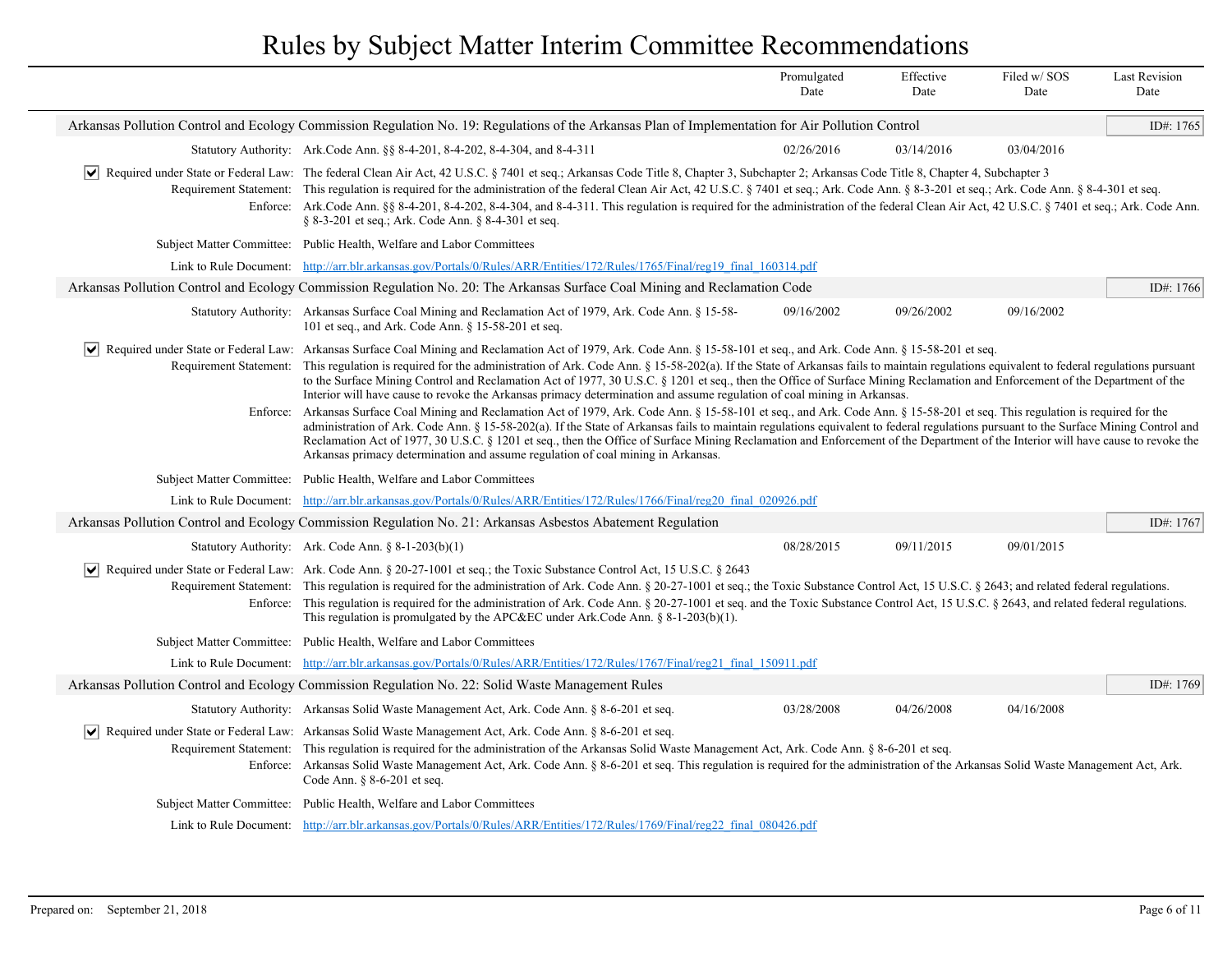|                                                                                                |                                                                                                                                                                                                                                                                                                                                                                                                                                                                                                                                                                                                                                                                                                                      | Promulgated<br>Date | Effective<br>Date | Filed w/SOS<br>Date | <b>Last Revision</b><br>Date |
|------------------------------------------------------------------------------------------------|----------------------------------------------------------------------------------------------------------------------------------------------------------------------------------------------------------------------------------------------------------------------------------------------------------------------------------------------------------------------------------------------------------------------------------------------------------------------------------------------------------------------------------------------------------------------------------------------------------------------------------------------------------------------------------------------------------------------|---------------------|-------------------|---------------------|------------------------------|
|                                                                                                | Arkansas Pollution Control and Ecology Commission Regulation No. 23: Hazardous Waste Management                                                                                                                                                                                                                                                                                                                                                                                                                                                                                                                                                                                                                      |                     |                   |                     | ID#: 1770                    |
|                                                                                                | Statutory Authority: Arkansas Hazardous Waste Management Act, Ark. Code Ann. § 8-7-201 et seq.; the<br>Arkansas Resource Reclamation Act, Ark. Code Ann. § 8-7-301; the Arkansas<br>Remedial Action Trust Fund Act, Ark. Code Ann. § 8-7-501; and the federal Resource<br>Conservation and Recovery Act, including but not limited to the Hazardous and Solid<br>Waste Amendments, 40 CFR Parts 260-279                                                                                                                                                                                                                                                                                                              | 10/08/2015          | 10/18/2015        | 10/08/2015          |                              |
| $ \bm{\mathsf{v}} $                                                                            | Required under State or Federal Law: Arkansas Hazardous Waste Management Act, Ark. Code Ann. § 8-7-201 et seq.; the Arkansas Resource Reclamation Act, Ark. Code Ann. § 8-7-301; the Arkansas Remedial<br>Action Trust Fund Act, Ark. Code Ann. § 8-7-501; and the federal Resource Conservation and Recovery Act, including but not limited to the Hazardous and Solid Waste<br>Amendments, 40 CFR Parts 260-279                                                                                                                                                                                                                                                                                                    |                     |                   |                     |                              |
|                                                                                                | Requirement Statement: This regulation is required for the administration of the Arkansas Hazardous Waste Management Act, Ark. Code Ann. § 8-7-201 et seq.; the Arkansas Resource Reclamation Act,<br>Ark. Code Ann. § 8-7-301; and the Arkansas Remedial Action Trust Fund Act, Ark. Code Ann. § 8-7-501. If the State of Arkansas fails to maintain regulations equivalent to those<br>under the Federal Register Notices from July 13, 2013, to June 26, 2014, the Environmental Protection Agency (EPA) may assume regulation of Hazardous Waste in the state of<br>Arkansas.                                                                                                                                    |                     |                   |                     |                              |
|                                                                                                | Enforce: This regulation is required for the administration of the Arkansas Hazardous Waste Management Act, Ark. Code Ann. § 8-7-201 et seq.; the Arkansas Resource Reclamation Act,<br>Ark. Code Ann. § 8-7-301; the Arkansas Remedial Action Trust Fund Act, Ark. Code Ann. § 8-7-501; and the federal Resource Conservation and Recovery Act, including but not<br>limited to the Hazardous and Solid Waste Amendments, 40 CFR Parts 260-279. If the State of Arkansas fails to maintain regulations equivalent to those under the Federal Register<br>Notices from July 13, 2013, to June 26, 2014, the Environmental Protection Agency (EPA) may assume regulation of Hazardous Waste in the state of Arkansas. |                     |                   |                     |                              |
|                                                                                                | Subject Matter Committee: Public Health, Welfare and Labor Committees                                                                                                                                                                                                                                                                                                                                                                                                                                                                                                                                                                                                                                                |                     |                   |                     |                              |
|                                                                                                | Link to Rule Document: http://arr.blr.arkansas.gov/Portals/0/Rules/ARR/Entities/172/Rules/1770/Final/reg23_final_151018.pdf                                                                                                                                                                                                                                                                                                                                                                                                                                                                                                                                                                                          |                     |                   |                     |                              |
|                                                                                                | Arkansas Pollution Control and Ecology Commission Regulation No. 26: Regulations of the Arkansas Operating Air Permit Program                                                                                                                                                                                                                                                                                                                                                                                                                                                                                                                                                                                        |                     |                   |                     | ID#: 1771                    |
|                                                                                                | Statutory Authority: Ark. Code Ann. §§ 8-4-201, 8-4-202, 8-4-304, and 8-4-311                                                                                                                                                                                                                                                                                                                                                                                                                                                                                                                                                                                                                                        | 02/26/2016          | 03/14/2016        | 03/04/2016          |                              |
| $ \mathbf{v} $                                                                                 | Required under State or Federal Law: The federal Clean Air Act, 42 U.S.C. § 7401 et seq.; 40 C.F.R. Part 70<br>Requirement Statement: This regulation is required for the administration of the Title V Program as required under the federal Clean Air Act, 42 U.S.C. § 7401 et seq.<br>Enforce: This regulation is required for the administration of the Title V Program as required under the federal Clean Air Act, 42 U.S.C. § 7401 et seq.                                                                                                                                                                                                                                                                    |                     |                   |                     |                              |
|                                                                                                | Subject Matter Committee: Public Health, Welfare and Labor Committees                                                                                                                                                                                                                                                                                                                                                                                                                                                                                                                                                                                                                                                |                     |                   |                     |                              |
|                                                                                                | Link to Rule Document: http://arr.blr.arkansas.gov/Portals/0/Rules/ARR/Entities/172/Rules/1771/Final/reg26 final 160314.pdf                                                                                                                                                                                                                                                                                                                                                                                                                                                                                                                                                                                          |                     |                   |                     |                              |
|                                                                                                | Arkansas Pollution Control and Ecology Commission Regulation No. 27: Licensing of Operators of Solid Waste Management Facilities and Illegal Dumps Control Officers                                                                                                                                                                                                                                                                                                                                                                                                                                                                                                                                                  |                     |                   |                     | ID#: 1772                    |
|                                                                                                | Statutory Authority: Ark. Code Ann. § 8-6-905(a) et seq.                                                                                                                                                                                                                                                                                                                                                                                                                                                                                                                                                                                                                                                             | 09/23/2016          | 10/17/2016        | 10/07/2016          |                              |
| Required under State or Federal Law: Ark.Code Ann. § 8-6-905(a) et seq.<br>$ \bm{\mathsf{v}} $ | Requirement Statement: This regulation is required for the administration of Ark. Code Ann. § 8-6-905(a) et seq., Licensing of Operators of Solid Waste Management Facilities.<br>Enforce: This regulation is required for the administration of Ark. Code Ann. § 8-6-905(a) et seq., Licensing of Operators of Solid Waste Management Facilities.                                                                                                                                                                                                                                                                                                                                                                   |                     |                   |                     |                              |
|                                                                                                | Subject Matter Committee: Public Health, Welfare and Labor Committees                                                                                                                                                                                                                                                                                                                                                                                                                                                                                                                                                                                                                                                |                     |                   |                     |                              |
|                                                                                                | Link to Rule Document: http://arr.blr.arkansas.gov/Portals/0/Rules/ARR/Entities/172/Rules/1772/Final/reg27 final 161017.pdf                                                                                                                                                                                                                                                                                                                                                                                                                                                                                                                                                                                          |                     |                   |                     |                              |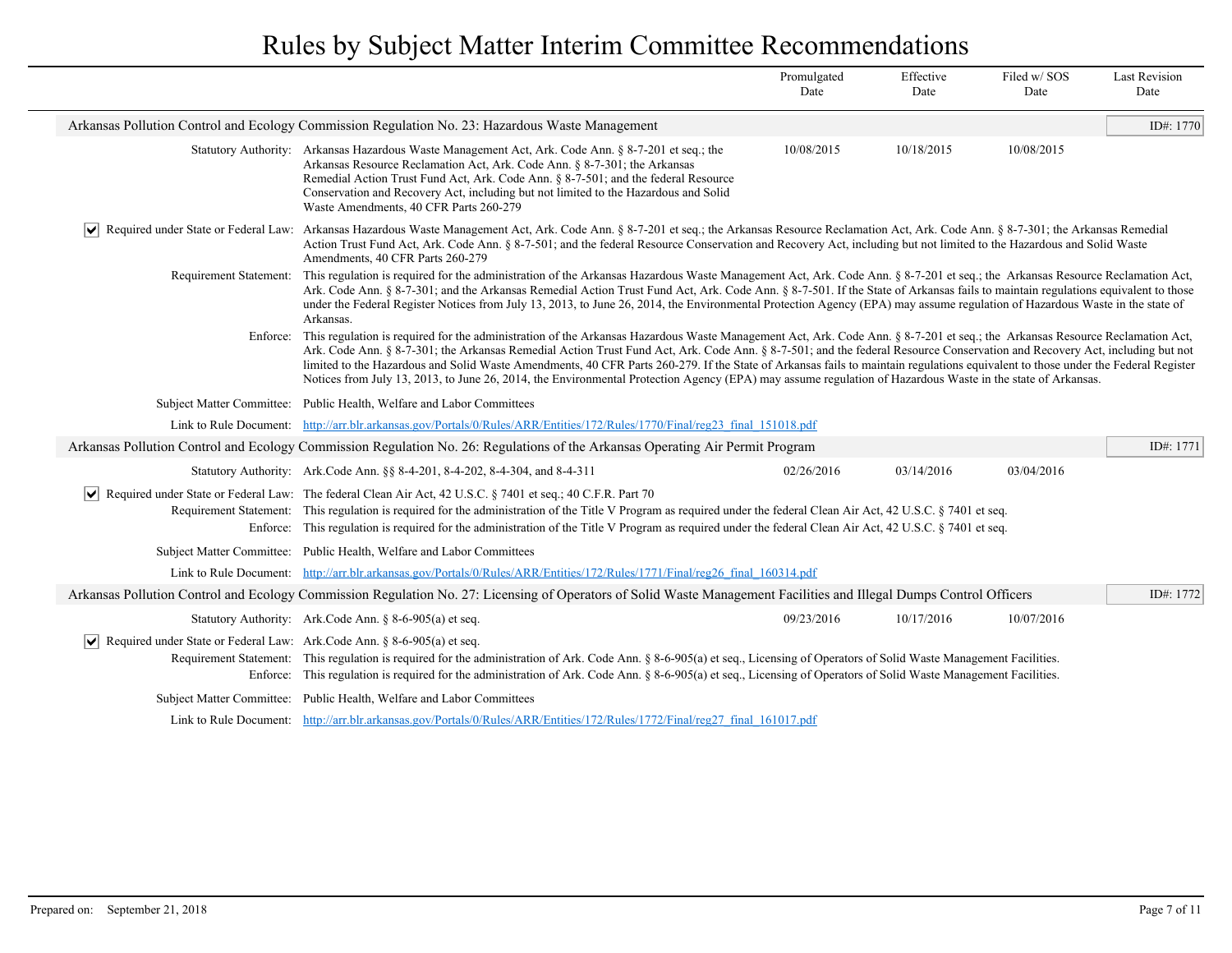|                                                                       |                                                                                                                                                                                                                                                                                                                                                                                                                                                                                                                                                                                                              | Promulgated<br>Date | Effective<br>Date | Filed w/SOS<br>Date | <b>Last Revision</b><br>Date |
|-----------------------------------------------------------------------|--------------------------------------------------------------------------------------------------------------------------------------------------------------------------------------------------------------------------------------------------------------------------------------------------------------------------------------------------------------------------------------------------------------------------------------------------------------------------------------------------------------------------------------------------------------------------------------------------------------|---------------------|-------------------|---------------------|------------------------------|
|                                                                       | Arkansas Pollution Control and Ecology Commission Regulation No. 28: Regulation of the State of Arkansas for County Recycling Programs                                                                                                                                                                                                                                                                                                                                                                                                                                                                       |                     |                   |                     | ID#: 1776                    |
|                                                                       | Statutory Authority: Ark. Code Ann. § 8-6-701 et seq.                                                                                                                                                                                                                                                                                                                                                                                                                                                                                                                                                        | 12/03/2004          | 12/23/2004        | 12/13/2004          |                              |
| Required under State or Federal Law: Ark. Code Ann. § 8-6-701 et seq. | Requirement Statement: This regulation establishes the minimum requirements for adequate recyclable materials collection centers or systems that are convenient for persons to use and provide citizens of<br>the State of Arkansas the opportunity to recycle pursuant to Ark. Code Ann. § 8-6-701 et seq.<br>Enforce: This regulation establishes the minimum requirements for adequate recyclable materials collection centers or systems that are convenient for persons to use and provide citizens of<br>the State of Arkansas the opportunity to recycle pursuant to Ark. Code Ann. § 8-6-701 et seq. |                     |                   |                     |                              |
|                                                                       | Subject Matter Committee: Public Health, Welfare and Labor Committees                                                                                                                                                                                                                                                                                                                                                                                                                                                                                                                                        |                     |                   |                     |                              |
|                                                                       | Link to Rule Document: http://arr.blr.arkansas.gov/Portals/0/Rules/ARR/Entities/172/Rules/1776/Final/reg28 final 041223.pdf                                                                                                                                                                                                                                                                                                                                                                                                                                                                                  |                     |                   |                     |                              |
|                                                                       | Arkansas Pollution Control and Ecology Commission Regulation No. 29: Brownfield Redevelopment                                                                                                                                                                                                                                                                                                                                                                                                                                                                                                                |                     |                   |                     | ID#: 1777                    |
|                                                                       | Statutory Authority: The Arkansas Hazardous Waste Management Act, Ark.Code Ann. § 8-7-201 et seq.;<br>the Arkansas Remedial Action Trust Fund Act, § 8-7-501 et seq.; the Arkansas<br>Voluntary Clean-Up Act, Ark. Code Ann. § 8-7-1101 et seq.                                                                                                                                                                                                                                                                                                                                                              | 12/05/2014          | 12/19/2014        | 12/09/2014          |                              |
|                                                                       | Required under State or Federal Law: The Arkansas Hazardous Waste Management Act, Ark.Code Ann. § 8-7-201 et seq.; the Arkansas Remedial Action Trust Fund Act, § 8-7-501 et seq.; the Arkansas Voluntary<br>Clean-Up Act, Ark. Code Ann. § 8-7-1101 et seq.                                                                                                                                                                                                                                                                                                                                                 |                     |                   |                     |                              |
|                                                                       | Requirement Statement: This regulation is required for the administration of Ark. Code Ann. § 8-7-201 et seq.; Ark. Code Ann. § 8-7-501 et seq.; and Ark. Code Ann. § 8-7-1101 et seq. To receive federal<br>funding, EPA Region 6 must approve State implementation of this program.                                                                                                                                                                                                                                                                                                                        |                     |                   |                     |                              |
|                                                                       | Enforce: This regulation is required for the administration of Ark. Code Ann. § 8-7-201 et seq.; Ark. Code Ann. § 8-7-501 et seq.; and Ark. Code Ann. § 8-7-1101 et seq. To receive federal<br>funding, EPA Region 6 must approve State implementation of this program.                                                                                                                                                                                                                                                                                                                                      |                     |                   |                     |                              |
|                                                                       | Subject Matter Committee: Public Health, Welfare and Labor Committees                                                                                                                                                                                                                                                                                                                                                                                                                                                                                                                                        |                     |                   |                     |                              |
|                                                                       | Link to Rule Document: http://arr.blr.arkansas.gov/Portals/0/Rules/ARR/Entities/172/Rules/1777/Final/reg29_final_141219.pdf                                                                                                                                                                                                                                                                                                                                                                                                                                                                                  |                     |                   |                     |                              |
|                                                                       | Arkansas Pollution Control and Ecology Commission Regulation No. 30: Arkansas Remedial Action Trust Fund Hazardous Substances Site Priority List                                                                                                                                                                                                                                                                                                                                                                                                                                                             |                     |                   |                     | ID#: 1778                    |
|                                                                       | Statutory Authority: Arkansas Remedial Action Trust Fund Act, Ark.Code Ann. § 8-7-501 et seq.                                                                                                                                                                                                                                                                                                                                                                                                                                                                                                                | 12/05/2014          | 12/19/2014        | 12/09/2014          |                              |
|                                                                       | √ Required under State or Federal Law: Arkansas Remedial Action Trust Fund Act, Ark.Code Ann. § 8-7-501 et seq.<br>Requirement Statement: This regulation is required for the administration of the Arkansas Remedial Action Trust Fund Act, Ark.Code Ann. § 8-7-501 et seq.<br>Enforce: This regulation is required for the administration of the Arkansas Remedial Action Trust Fund Act, Ark, Code Ann. § 8-7-501 et seq.                                                                                                                                                                                 |                     |                   |                     |                              |
|                                                                       | Subject Matter Committee: Public Health, Welfare and Labor Committees                                                                                                                                                                                                                                                                                                                                                                                                                                                                                                                                        |                     |                   |                     |                              |
|                                                                       | Link to Rule Document: http://arr.blr.arkansas.gov/Portals/0/Rules/ARR/Entities/172/Rules/1778/Final/reg30 final 141219.pdf                                                                                                                                                                                                                                                                                                                                                                                                                                                                                  |                     |                   |                     |                              |
|                                                                       | Arkansas Pollution Control and Ecology Commission Regulation No. 31: Nonattainment New Source Review Requirements                                                                                                                                                                                                                                                                                                                                                                                                                                                                                            |                     |                   |                     | ID#: 1780                    |
|                                                                       | Statutory Authority: Ark.Code Ann. §§ 8-4-201, 8-4-202, 8-4-304, and 8-4-311                                                                                                                                                                                                                                                                                                                                                                                                                                                                                                                                 | 04/28/2006          | 05/28/2006        | 05/18/2006          |                              |
| Enforce:                                                              | $ \mathbf{v} $ Required under State or Federal Law: The federal Clean Air Act, 42 U.S.C. § 7401 et seq.<br>Requirement Statement: This regulation is required for the administration of the federal Clean Air Act, 42 U.S.C. § 7401 et seq.<br>This regulation is required for the administration of programs in nonattainment areas under the federal Clean Air Act (42 U.S.C. § 7401 et seq.).                                                                                                                                                                                                             |                     |                   |                     |                              |
|                                                                       | Subject Matter Committee: Public Health, Welfare and Labor Committees                                                                                                                                                                                                                                                                                                                                                                                                                                                                                                                                        |                     |                   |                     |                              |
|                                                                       | Link to Rule Document: http://arr.blr.arkansas.gov/Portals/0/Rules/ARR/Entities/172/Rules/1780/Final/reg31 final 060528.pdf                                                                                                                                                                                                                                                                                                                                                                                                                                                                                  |                     |                   |                     |                              |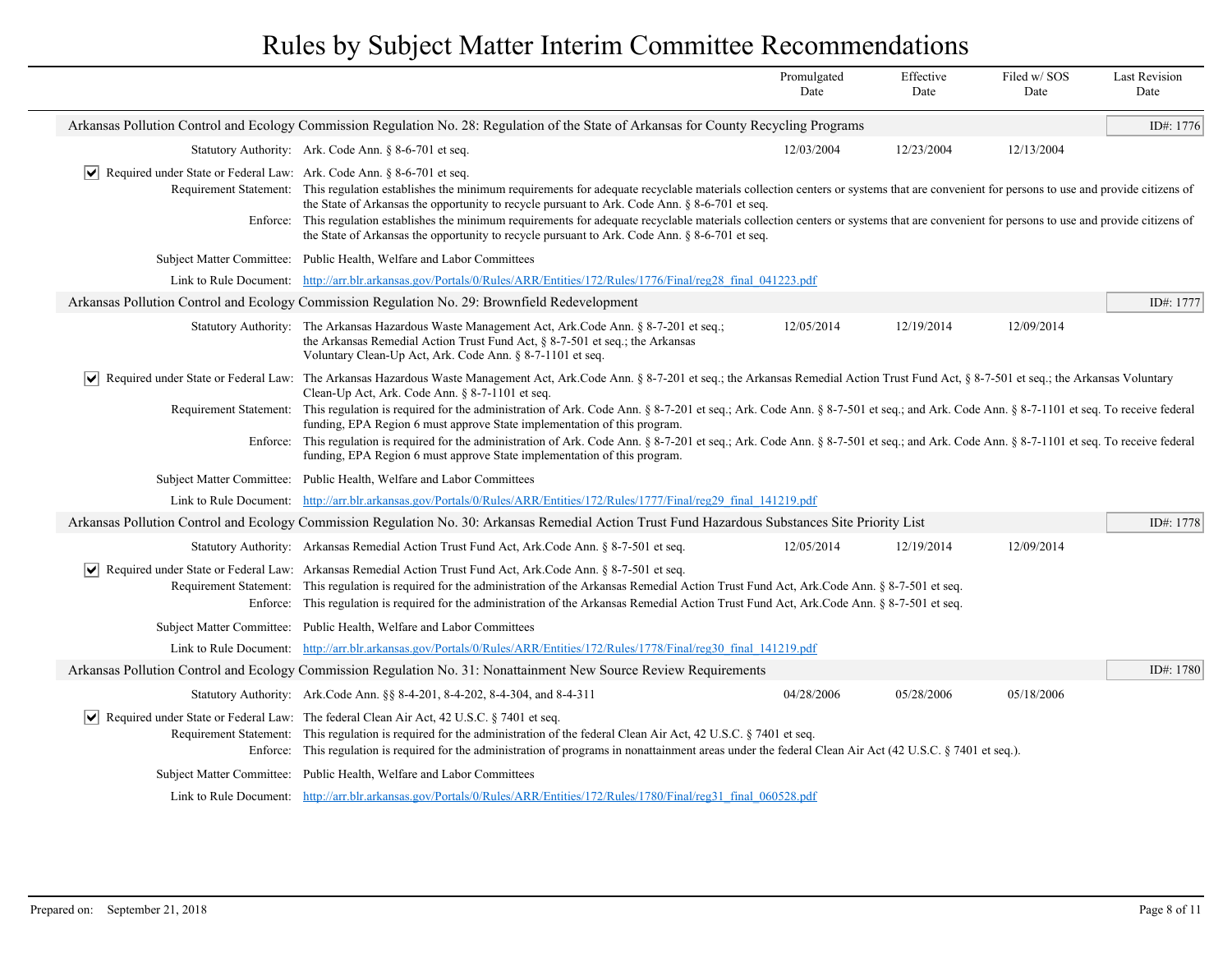|                                  |                                                                                                                                                                                                                                                                                                                                                                                                                                                                                                                                                                                                                                                                                                                    | Promulgated<br>Date | Effective<br>Date | Filed w/SOS<br>Date | <b>Last Revision</b><br>Date |
|----------------------------------|--------------------------------------------------------------------------------------------------------------------------------------------------------------------------------------------------------------------------------------------------------------------------------------------------------------------------------------------------------------------------------------------------------------------------------------------------------------------------------------------------------------------------------------------------------------------------------------------------------------------------------------------------------------------------------------------------------------------|---------------------|-------------------|---------------------|------------------------------|
|                                  | Arkansas Pollution Control and Ecology Commission Regulation No. 32: Environmental Professional Certification                                                                                                                                                                                                                                                                                                                                                                                                                                                                                                                                                                                                      |                     |                   |                     | ID#: 1782                    |
|                                  | Statutory Authority: The Phase I Environmental Site Assessment Consultant Act, Ark.Code Ann. § 8-7-<br>1301 et seq. and the Controlled Substances Contaminated Property Cleanup Act, Ark.<br>Code Ann. § 8-7-1401 et seq.                                                                                                                                                                                                                                                                                                                                                                                                                                                                                          | 04/25/2008          | 05/26/2008        | 05/16/2008          |                              |
|                                  | Required under State or Federal Law: The Phase I Environmental Site Assessment Consultant Act, Ark. Code Ann. § 8-7-1301 et seq., and the Controlled Substances Contaminated Property Cleanup Act, Ark. Code<br>Ann. § 8-7-1401 et seq.                                                                                                                                                                                                                                                                                                                                                                                                                                                                            |                     |                   |                     |                              |
|                                  | Requirement Statement: This regulation is required for the administration of the Phase I Environmental Site Assessment Consultant Act, Ark. Code Ann. § 8-7-1301 et seq., and the Controlled Substances<br>Contaminated Property Cleanup Act, Ark. Code Ann. § 8-7-1401 et seq.                                                                                                                                                                                                                                                                                                                                                                                                                                    |                     |                   |                     |                              |
|                                  | Enforce: This regulation is required for the administration of the Phase I Environmental Site Assessment Consultant Act, Ark.Code Ann. § 8-7-1301 et seq., and the Controlled Substances<br>Contaminated Property Cleanup Act, Ark. Code Ann. § 8-7-1401 et seq.                                                                                                                                                                                                                                                                                                                                                                                                                                                   |                     |                   |                     |                              |
|                                  | Subject Matter Committee: Public Health, Welfare and Labor Committees                                                                                                                                                                                                                                                                                                                                                                                                                                                                                                                                                                                                                                              |                     |                   |                     |                              |
|                                  | Link to Rule Document: http://arr.blr.arkansas.gov/Portals/0/Rules/ARR/Entities/172/Rules/1782/Final/reg32 final 080526.pdf                                                                                                                                                                                                                                                                                                                                                                                                                                                                                                                                                                                        |                     |                   |                     |                              |
|                                  | Arkansas Pollution Control and Ecology Commission Regulation No. 33: Motor Vehicle Racing Facility Regulations                                                                                                                                                                                                                                                                                                                                                                                                                                                                                                                                                                                                     |                     |                   |                     | ID#: $1783$                  |
|                                  | Statutory Authority: Ark. Code Ann. §§ 8-4-201, 8-4-202, 8-4-304, and 8-4-311                                                                                                                                                                                                                                                                                                                                                                                                                                                                                                                                                                                                                                      | 05/27/2010          | 06/18/2010        | 06/08/2010          |                              |
|                                  | $\vert \vee \vert$ Required under State or Federal Law: Ark. Code Ann. §§ 8-10-302, 8-10-303, and 8-10-304<br>Requirement Statement: This regulation is required for the administration of Ark. Code Ann. §§ 8-10-302, 8-10-303, and 8-10-304.<br>Enforce: This regulation is required for the administration of Ark. Code Ann. §§ 8-10-302, 8-10-303, and 8-10-304.                                                                                                                                                                                                                                                                                                                                               |                     |                   |                     |                              |
|                                  | Subject Matter Committee: Public Health, Welfare and Labor Committees                                                                                                                                                                                                                                                                                                                                                                                                                                                                                                                                                                                                                                              |                     |                   |                     |                              |
|                                  | Link to Rule Document: http://arr.blr.arkansas.gov/Portals/0/Rules/ARR/Entities/172/Rules/1783/Final/reg33 final 100618.pdf                                                                                                                                                                                                                                                                                                                                                                                                                                                                                                                                                                                        |                     |                   |                     |                              |
|                                  | Arkansas Pollution Control and Ecology Commission Regulation No. 34: State Water Permit Regulation                                                                                                                                                                                                                                                                                                                                                                                                                                                                                                                                                                                                                 |                     |                   |                     | ID#: 1784                    |
|                                  | Statutory Authority: The Arkansas Water and Air Pollution Control Act, Ark. Code Ann. § 8-4-101 et seq.                                                                                                                                                                                                                                                                                                                                                                                                                                                                                                                                                                                                            | 08/26/2011          | 09/26/2011        | 09/16/2011          |                              |
| Requirement Statement:           | ► Required under State or Federal Law: The Arkansas Water and Air Pollution Control Act, Ark. Code Ann. § 8-4-101 et seq.<br>Pursuant to the Arkansas Water and Air Pollution Control Act, Ark. Code Ann. § 8-4-101 et seq., the Arkansas Pollution Control and Ecology Commission promulgates this<br>regulation to adopt standards applicable to the storage, discharge, or disposal of any waste, which, if unregulated, will cause pollution of waters of the state or result in wastes being<br>placed in a location where it is likely to cause pollution of the waters of the state. These standards are intended to protect public health and the environment and prevent, control, or<br>abate pollution. |                     |                   |                     |                              |
| Enforce:                         | Pursuant to the Arkansas Water and Air Pollution Control Act, Ark. Code Ann. § 8-4-101 et seq., the Arkansas Pollution Control and Ecology Commission promulgates this<br>regulation to adopt standards applicable to the storage, discharge, or disposal of any waste, which, if unregulated, will cause pollution of waters of the state or result in wastes being<br>placed in a location where it is likely to cause pollution of the waters of the state. These standards are intended to protect public health and the environment and prevent, control, or<br>abate pollution.                                                                                                                              |                     |                   |                     |                              |
| <b>Subject Matter Committee:</b> | Public Health, Welfare and Labor Committees                                                                                                                                                                                                                                                                                                                                                                                                                                                                                                                                                                                                                                                                        |                     |                   |                     |                              |
|                                  | Link to Rule Document: http://arr.blr.arkansas.gov/Portals/0/Rules/ARR/Entities/172/Rules/1784/Final/reg34 final 110926.pdf                                                                                                                                                                                                                                                                                                                                                                                                                                                                                                                                                                                        |                     |                   |                     |                              |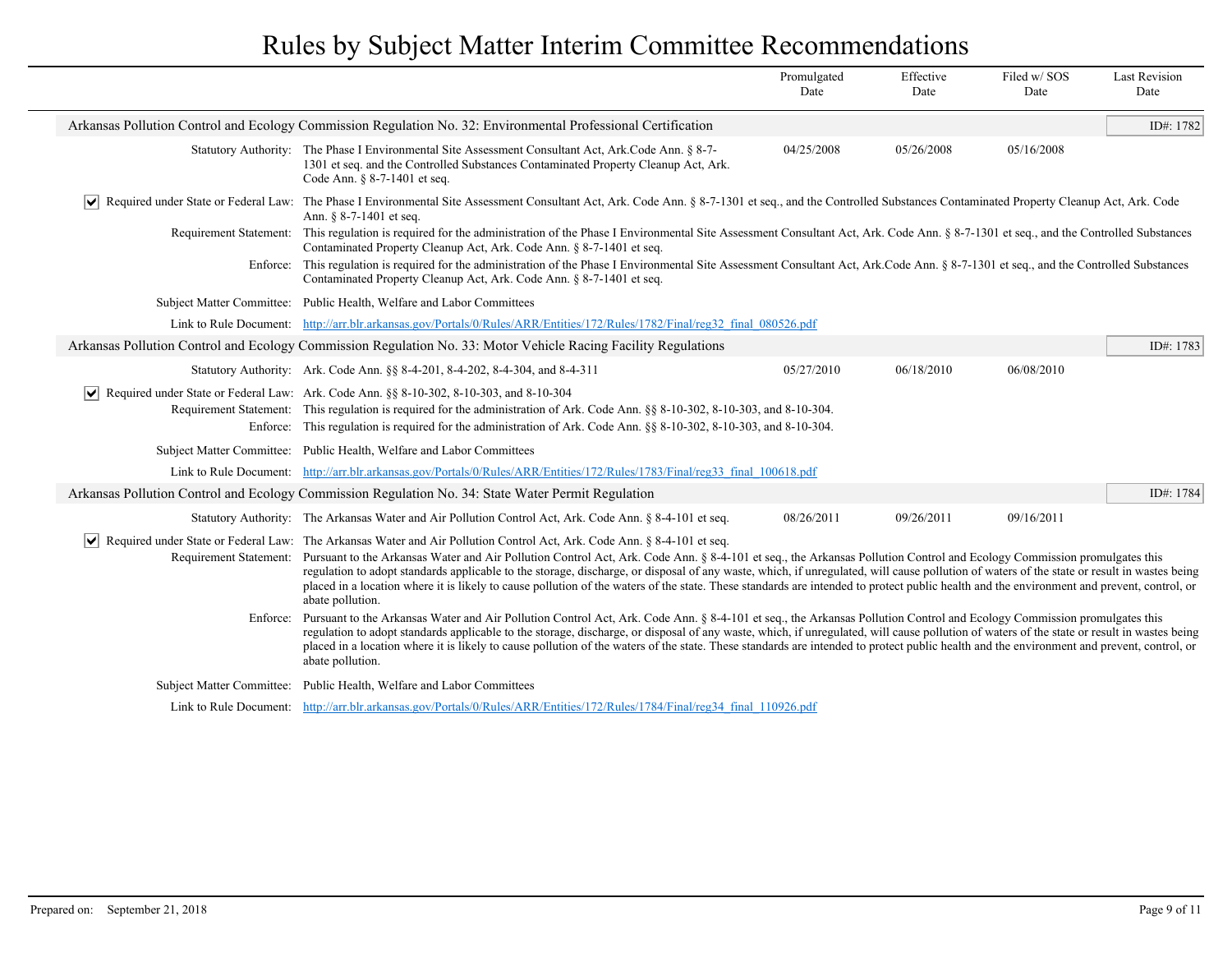|                                                                                                    |                                                                                                                                                                                                                                                                                                                                                                                                                                                                                                                                                                                                                                                                                                                                                                                                                                                                                                                                                                                                                                                                                                                                                                                                                                                                                                                                                                                                                                                                                                                                       | Promulgated<br>Date | Effective<br>Date | Filed w/SOS<br>Date | <b>Last Revision</b><br>Date |
|----------------------------------------------------------------------------------------------------|---------------------------------------------------------------------------------------------------------------------------------------------------------------------------------------------------------------------------------------------------------------------------------------------------------------------------------------------------------------------------------------------------------------------------------------------------------------------------------------------------------------------------------------------------------------------------------------------------------------------------------------------------------------------------------------------------------------------------------------------------------------------------------------------------------------------------------------------------------------------------------------------------------------------------------------------------------------------------------------------------------------------------------------------------------------------------------------------------------------------------------------------------------------------------------------------------------------------------------------------------------------------------------------------------------------------------------------------------------------------------------------------------------------------------------------------------------------------------------------------------------------------------------------|---------------------|-------------------|---------------------|------------------------------|
|                                                                                                    | Arkansas Pollution Control and Ecology Commission Regulation No. 36: Emergency Rulemaking for the Used Tire Recycling and Accountability Program                                                                                                                                                                                                                                                                                                                                                                                                                                                                                                                                                                                                                                                                                                                                                                                                                                                                                                                                                                                                                                                                                                                                                                                                                                                                                                                                                                                      |                     |                   |                     | ID#: $1786$                  |
|                                                                                                    | Statutory Authority: The Used Tire Recycling and Accountability Act, Ark. Code Ann. § 8-9-401 et seq.;<br>Act 317 of 2017                                                                                                                                                                                                                                                                                                                                                                                                                                                                                                                                                                                                                                                                                                                                                                                                                                                                                                                                                                                                                                                                                                                                                                                                                                                                                                                                                                                                             | 08/25/2017          | 09/08/2017        | 09/19/2017          | 03/08/2018                   |
| ∣V∣                                                                                                | Required under State or Federal Law: The Used Tire Recycling and Accountability Act, Ark. Code Ann. § 8-9-401 et seq.; Act 317 of 2017<br>Requirement Statement: This regulation is required for the implementation and administration of the Used Tire Recycling and Accountability Act, Ark. Code Ann. § 8-9-401 et seq. The new program<br>became effective January 1, 2018. The uploaded document is the second emergency regulation with permanent rulemaking pending.<br>Enforce: This regulation is required for the implementation and administration of the Used Tire Recycling and Accountability Act, Ark. Code Ann. § 8-9-401 et seq. The new program<br>became effective January 1, 2018. The uploaded document is the second emergency regulation with permanent rulemaking pending.                                                                                                                                                                                                                                                                                                                                                                                                                                                                                                                                                                                                                                                                                                                                    |                     |                   |                     |                              |
|                                                                                                    | Subject Matter Committee: Public Health, Welfare and Labor Committees                                                                                                                                                                                                                                                                                                                                                                                                                                                                                                                                                                                                                                                                                                                                                                                                                                                                                                                                                                                                                                                                                                                                                                                                                                                                                                                                                                                                                                                                 |                     |                   |                     |                              |
| Link to Rule Document:                                                                             | http://arr.blr.arkansas.gov/Portals/0/Rules/ARR/Entities/172/Rules/1786/Final/reg36 final 180503.pdf                                                                                                                                                                                                                                                                                                                                                                                                                                                                                                                                                                                                                                                                                                                                                                                                                                                                                                                                                                                                                                                                                                                                                                                                                                                                                                                                                                                                                                  |                     |                   |                     |                              |
|                                                                                                    | Rule 05: Arkansas Energy Code for New Building Construction Supplements and Amendments                                                                                                                                                                                                                                                                                                                                                                                                                                                                                                                                                                                                                                                                                                                                                                                                                                                                                                                                                                                                                                                                                                                                                                                                                                                                                                                                                                                                                                                |                     |                   |                     | ID#: 10429                   |
|                                                                                                    | Statutory Authority: Ark. Code Ann. § 15-10-205                                                                                                                                                                                                                                                                                                                                                                                                                                                                                                                                                                                                                                                                                                                                                                                                                                                                                                                                                                                                                                                                                                                                                                                                                                                                                                                                                                                                                                                                                       | 01/01/1994          | 01/01/1994        | 01/01/1994          | 01/01/2015                   |
| Required under State or Federal Law: Ark. Code Ann. § 15-10-205                                    | Requirement Statement: This rule is required for the performance of the Arkansas Energy Office's statutory duties under Ark. Code Ann. § 15-10-205.                                                                                                                                                                                                                                                                                                                                                                                                                                                                                                                                                                                                                                                                                                                                                                                                                                                                                                                                                                                                                                                                                                                                                                                                                                                                                                                                                                                   |                     |                   |                     |                              |
| Enforce:                                                                                           | This rule was transferred to the Arkansas Pollution Control and Ecology Commission as a matter of law pursuant to Section 1(c)(2) of Act 271 of 2017 concerning the transfer of<br>the Arkansas Energy Office to the Arkansas Department of Environmental Quality.<br>This rule was transferred to the Arkansas Pollution Control and Ecology Commission as a matter of law pursuant to Section $1(c)(2)$ of Act 271 of 2017 concerning the transfer of<br>the Arkansas Energy Office to the Arkansas Department of Environmental Quality. This rule was originally promulgated by the Arkansas Economic Development Commission<br>under the authority of Ark. Code Ann. § 15-10-205 and published as Rule 5 of the Arkansas Economic Development Commission. See Ark. Admin. Code T. 168 D. 00 R. 5 and<br>AR ADC T. 168 D. 00 R. 5. The document attached includes: (1) On and after 1/1/2013, for commercial structures, the 2011 Supplements and Amendments incorporate by<br>reference the American Society of Heating, Refrigerating, and Air Conditioning Engineers (ASHRAE) ANSI/ASHRAE/IESNA Standard 90.1-2007, and, as an alternative, Chapter<br>5 of the 2009 International Energy Conservation Code with its associated definitions, general requirements, and referenced standards; and (2) For residential and commercial<br>structures, the 2014 Supplements and Amendments adopts the International Energy Conservation Code (IECC), 2009 Edition, published and copyrighted by the International Codes<br>Council. |                     |                   |                     |                              |
| <b>Subject Matter Committee:</b>                                                                   | Public Health, Welfare and Labor Committees                                                                                                                                                                                                                                                                                                                                                                                                                                                                                                                                                                                                                                                                                                                                                                                                                                                                                                                                                                                                                                                                                                                                                                                                                                                                                                                                                                                                                                                                                           |                     |                   |                     |                              |
|                                                                                                    | Link to Rule Document: http://arr.blr.arkansas.gov/Portals/0/Rules/ARR/Entities/172/Rules/10429/Final/Energy - Arkansas Energy Code - SOS 2011 - 2014 Combined FINAL.pdf                                                                                                                                                                                                                                                                                                                                                                                                                                                                                                                                                                                                                                                                                                                                                                                                                                                                                                                                                                                                                                                                                                                                                                                                                                                                                                                                                              |                     |                   |                     |                              |
|                                                                                                    | Rule 12: Rules and Regulations for the Implementation and Operation of the Arkansas State Set-Aside Program Under the Arkansas Emergency Petroleum Set-Aside Act of 1983                                                                                                                                                                                                                                                                                                                                                                                                                                                                                                                                                                                                                                                                                                                                                                                                                                                                                                                                                                                                                                                                                                                                                                                                                                                                                                                                                              |                     |                   |                     | ID#: 10430                   |
|                                                                                                    | Statutory Authority: Ark. Code Ann. § 15-72-801 et seq.                                                                                                                                                                                                                                                                                                                                                                                                                                                                                                                                                                                                                                                                                                                                                                                                                                                                                                                                                                                                                                                                                                                                                                                                                                                                                                                                                                                                                                                                               | 01/01/1984          | 01/01/1984        | 01/01/1984          | 11/26/2013                   |
| $ \mathbf{v} $ Required under State or Federal Law: Ark. Code Ann. § 15-72-801 et seq.<br>Enforce: | Requirement Statement: This rule is required for the administration of the petroleum products set-aside program required under Ark. Code Ann. § 15-72-801 et seq.<br>This rule is required for the administration of the petroleum products set-aside program required under Ark. Code Ann. § 15-72-801 et seq. This rule was transferred to the Arkansas<br>Pollution Control and Ecology Commission as a matter of law pursuant to Section 1(c)(2) of Act 271 of 2017 concerning the transfer of the Arkansas Energy Office to the<br>Arkansas Department of Environmental Quality. This rule was originally promulgated by the Arkansas Economic Development Commission under the authority of Ark. Code Ann.<br>§ 15-72-801 et seq. and published as Rule 12 of the Arkansas Economic Development Commission. See Ark. Admin. Code 168.00.12-1 and AR ADC 168 00 014.                                                                                                                                                                                                                                                                                                                                                                                                                                                                                                                                                                                                                                                             |                     |                   |                     |                              |
|                                                                                                    | Subject Matter Committee: Public Health, Welfare and Labor Committees                                                                                                                                                                                                                                                                                                                                                                                                                                                                                                                                                                                                                                                                                                                                                                                                                                                                                                                                                                                                                                                                                                                                                                                                                                                                                                                                                                                                                                                                 |                     |                   |                     |                              |
|                                                                                                    | Link to Rule Document: http://arr.blr.arkansas.gov/Portals/0/Rules/ARR/Entities/172/Rules/10430/Final/SOS 11-26-2013 - FINal.pdf                                                                                                                                                                                                                                                                                                                                                                                                                                                                                                                                                                                                                                                                                                                                                                                                                                                                                                                                                                                                                                                                                                                                                                                                                                                                                                                                                                                                      |                     |                   |                     |                              |